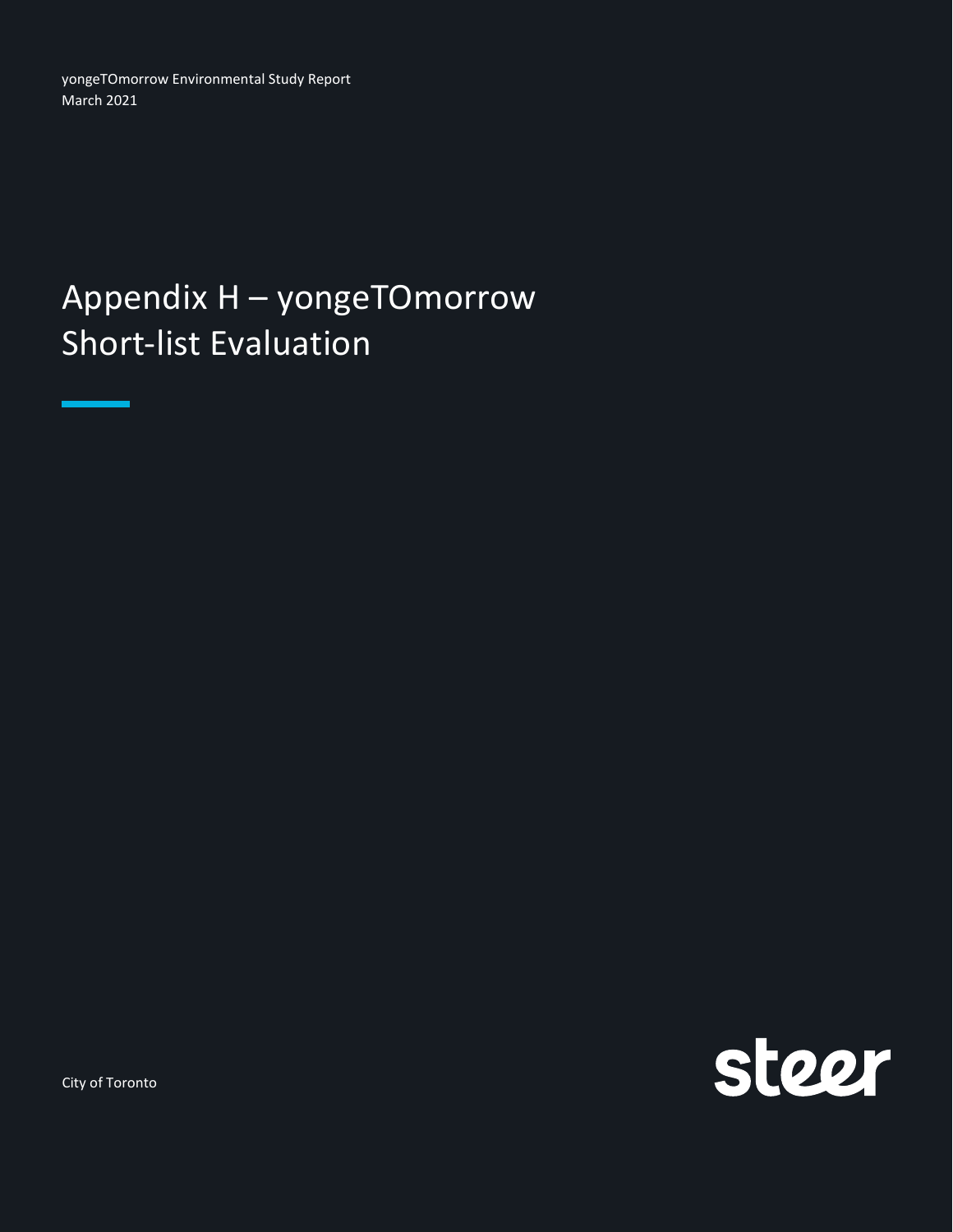

## **Yonge Street EA Appendix - Short List Evaluation**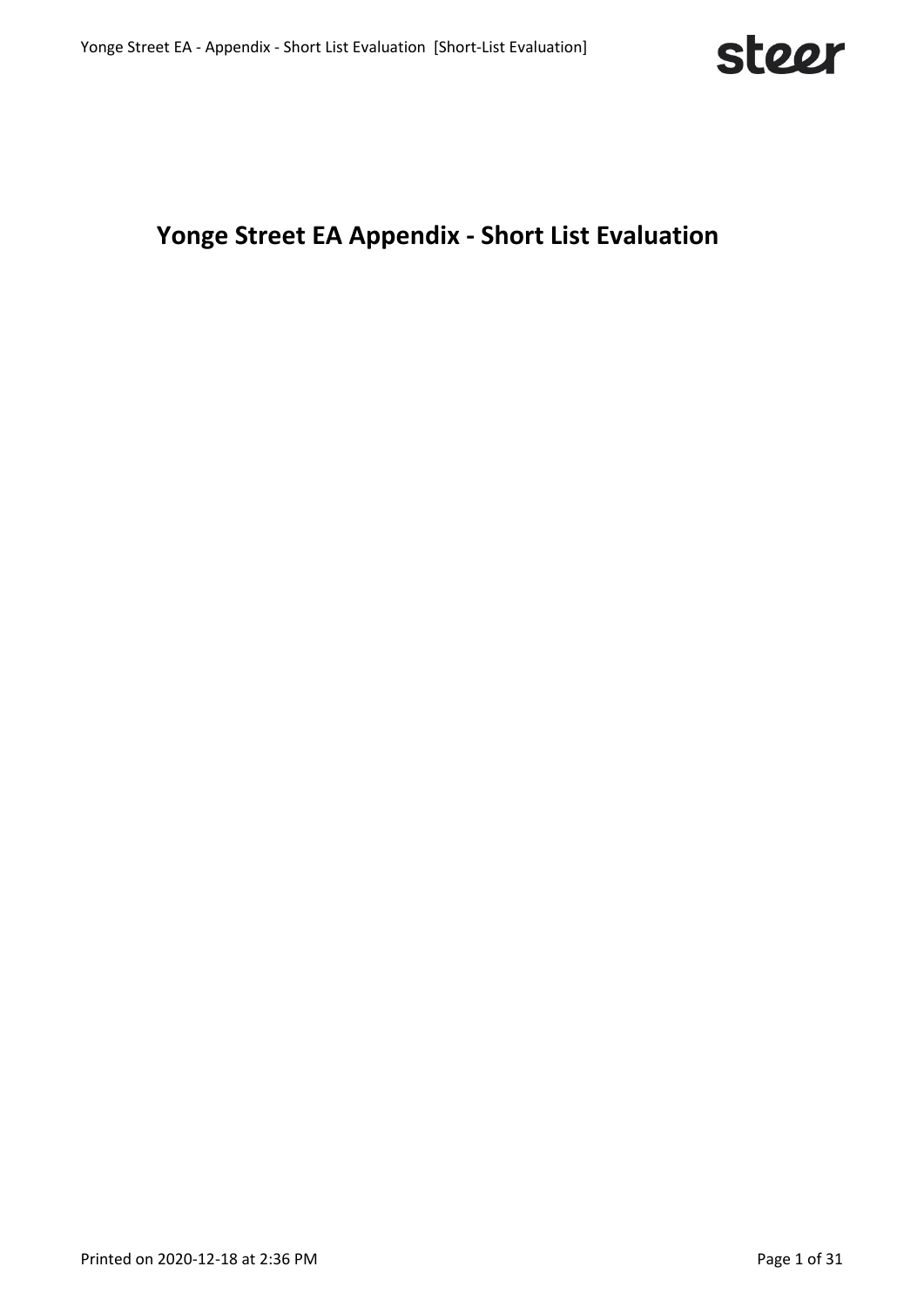|                 |                   |                          |                                                                                                                      |                   | <b>SHORT LIST EVALUATION</b>                                                                                    |                     |                                                  |                             |                                        | <b>SHORT LIST ALTERNATIVE 1</b>                                                                                                                                                                                                                   |              |                                                                                             |
|-----------------|-------------------|--------------------------|----------------------------------------------------------------------------------------------------------------------|-------------------|-----------------------------------------------------------------------------------------------------------------|---------------------|--------------------------------------------------|-----------------------------|----------------------------------------|---------------------------------------------------------------------------------------------------------------------------------------------------------------------------------------------------------------------------------------------------|--------------|---------------------------------------------------------------------------------------------|
|                 |                   |                          |                                                                                                                      |                   |                                                                                                                 |                     | NITS (FOR QUANTITATIVI                           |                             |                                        |                                                                                                                                                                                                                                                   |              |                                                                                             |
| <b>SJECTIVE</b> | <b>RITERIA ID</b> | <b>RITERIA</b>           | ESCRIPTION                                                                                                           |                   | <b>NDICATOR</b>                                                                                                 | <b>JANTITATIV</b>   | MEASURES) / LEVELS (FOI<br>QUALITATIVE MEASURES  | <b>DATA SOURCE</b>          | <b>METRIC</b>                          | <b>COMMENTS</b>                                                                                                                                                                                                                                   | <b>SCORE</b> | <b>SUMMARY</b>                                                                              |
|                 |                   |                          |                                                                                                                      | M1.1              | Pedestrian clearway area along Yonge St between                                                                 | Quantitative        | square metres                                    | roposed Design              | Daytime: 9,478m <sup>2</sup>           | owest amount of pedestrian clearway space of the four alternatives and absence of pedestrian priority areas.                                                                                                                                      |              |                                                                                             |
|                 |                   |                          |                                                                                                                      |                   | College St and Queen St                                                                                         |                     |                                                  |                             | Nighttime: 9,478m <sup>2</sup>         | Nighttime is same across all alternatives.                                                                                                                                                                                                        |              |                                                                                             |
|                 |                   |                          |                                                                                                                      |                   | Length of sidewalk with peak hour Pedestrian<br>Comfort Level (PCL) along Yonge St between College              |                     |                                                  |                             | Comfortable: 1508m<br>Acceptable: 246m |                                                                                                                                                                                                                                                   |              |                                                                                             |
|                 |                   |                          | rovides the opportunity<br>to significantly improve                                                                  | M1.2              | St and Queen St in the following categories:<br>comfortable; acceptable; at risk; unacceptable /                | Quantitative        | metres                                           | DYBIA / City of Toronto     | At risk: 0m                            | Dundas St to Dundas Sq (both sides) and Dundas Sq to Shuter (west side) are "unacceptable".                                                                                                                                                       |              |                                                                                             |
|                 | M1                |                          | edestrian movement by<br>adding space for                                                                            |                   | ncomfortable                                                                                                    |                     |                                                  |                             | Unacceptable: 334m                     |                                                                                                                                                                                                                                                   |              | Limited extra space for pedestrian activity. Does                                           |
|                 |                   | Pedestrian<br>Movement   | ovement both along and                                                                                               | M1.3              | Length of sidewalk not adjacent to motorized traffic<br>along Yonge St between College St and Queen St:         | Quantitative        | metres                                           | Proposed Design             | Daytime: 0m                            | Sidewalks for entire length of Yonge St are adjacent to motorized traffic at all times.                                                                                                                                                           |              | not address crowding and crossings at busiest<br>locations in 2031.                         |
|                 |                   |                          | across Yonge Street to<br>ccommodate rowing                                                                          |                   | daytime, nighttime                                                                                              |                     |                                                  |                             | Nighttime: 0m                          |                                                                                                                                                                                                                                                   |              |                                                                                             |
|                 |                   |                          | pedestrian volumes.                                                                                                  |                   |                                                                                                                 |                     |                                                  |                             |                                        |                                                                                                                                                                                                                                                   |              |                                                                                             |
|                 |                   |                          |                                                                                                                      | M1.4              | Degree of separation between pedestrians and<br>traffic along Yonge St between College St and Queen Qualitative |                     | High / medium / low degree                       | roposed Design              | Low degree                             | Lowest amount of seperation between pedestrians and traffic. A buffer zone on both sides of the street (which may<br>be occupied by street amenities, patios, greening and/or loading bays) provides 3.5m of seperation between College           |              |                                                                                             |
|                 |                   |                          |                                                                                                                      |                   |                                                                                                                 |                     |                                                  |                             |                                        | St and Elm St; between Dundas Sq and Queen St this is 2.7m wide.                                                                                                                                                                                  |              |                                                                                             |
|                 |                   |                          |                                                                                                                      |                   |                                                                                                                 |                     |                                                  |                             |                                        |                                                                                                                                                                                                                                                   |              |                                                                                             |
|                 |                   |                          |                                                                                                                      | M2.1              | Level of conflict between pedestrians and cyclists                                                              | Qualitative         | Low / medium / high level                        | Proposed Design             | Medium level                           | Absence of dedicated bike lane, and presence of sidewalks along entire length of Yonge St limits the potential for<br>onflict between pedestrians and cyclists. Potential for conflict remains on blocks with crowding and busy                   |              |                                                                                             |
|                 |                   |                          | rovides a major north-                                                                                               |                   | along Yonge St between College St and Queen St.                                                                 |                     |                                                  |                             |                                        | intersections between Edward St and and Dundas Sq.                                                                                                                                                                                                |              |                                                                                             |
|                 | M <sub>2</sub>    | Cycling                  | outh connection through<br>owntown and improved                                                                      |                   |                                                                                                                 |                     |                                                  |                             |                                        |                                                                                                                                                                                                                                                   | п            | Provides the least improvement for cyclists                                                 |
|                 |                   |                          | experience for cyclists on<br>Yonge Street.                                                                          |                   | evel of conflict between motorised vehicles and                                                                 |                     |                                                  |                             |                                        |                                                                                                                                                                                                                                                   |              | travelling on Yonge Street.                                                                 |
|                 |                   |                          |                                                                                                                      | M2.2              | cyclists along Yonge St between College St and<br>Queen St                                                      | Qualitative         | Low / medium / high level                        | Proposed Design             | <b>High level</b>                      | Absence of dedicated bike lanes along Yonge St presents potential for conflict between motorised vehicles and<br>cyclists.                                                                                                                        |              |                                                                                             |
|                 |                   |                          |                                                                                                                      |                   |                                                                                                                 |                     |                                                  |                             |                                        |                                                                                                                                                                                                                                                   |              |                                                                                             |
|                 |                   |                          |                                                                                                                      |                   | Change in surface transit average journey time on                                                               |                     |                                                  |                             |                                        |                                                                                                                                                                                                                                                   |              |                                                                                             |
|                 |                   |                          |                                                                                                                      | M3.1a             | Jniversity Ave: AM peak                                                                                         | <b>Quantitative</b> | seconds                                          | <b>Aimsun</b>               | NB: +4 / SB: +53                       |                                                                                                                                                                                                                                                   |              |                                                                                             |
|                 |                   |                          |                                                                                                                      | M3.1 <sub>b</sub> | Change in surface transit average journey time on<br>University Ave: PM Peak                                    | Quantitative        | seconds                                          | <b><i><u>Aimsur</u></i></b> | NB: -3 / SB: +12                       |                                                                                                                                                                                                                                                   |              |                                                                                             |
|                 |                   |                          | upports efficient                                                                                                    | M3.2a             | Change in surface transit average journey time on<br>Bay St: AM peak                                            | Quantitative        | seconds                                          | Aimsun                      | NR: +8 / SR: +10                       |                                                                                                                                                                                                                                                   |              |                                                                                             |
|                 |                   |                          | peration of bus and                                                                                                  | M3.2 <sub>b</sub> | Change in surface transit average journey time on<br>Bay St: PM Peak                                            | Quantitative        | seconds                                          | <b>Aimsun</b>               | NB: +32 / SB: +18                      | enerally larger impacts to east-west streetcars, with smaller impacts to north-south bus routes. Impacts are                                                                                                                                      |              |                                                                                             |
|                 | M <sub>3</sub>    | Transit                  | streetcar routes identified<br>by TTC to meet ridership                                                              | M3.3a             | Change in surface transit average journey time on                                                               | Quantitative        | seconds                                          | Aimsun                      | EB: +8 / WB: -14                       | enerally larger in the PM peak, particularly for the streetcar on Dundas St. Overall, this alternative has the least<br>impact on transit journey times.                                                                                          |              | Lowest impact on buses and streetcar routes due                                             |
| Mobility        |                   |                          | awolls hos hosme<br>treetscape improvemer                                                                            | M3.3b             | College/Carlton St: AM peak<br>Change in surface transit average journey time on                                | <b>Quantitative</b> | seconds                                          | <b>Aimsun</b>               | EB: +20 / WB: -2                       | NB: University Ave is in the meso portion of the model; other streets are in the micro (more detailed) portion of the                                                                                                                             |              | to diverting drivers.                                                                       |
|                 |                   |                          | to surface transit stops<br>and transfers.                                                                           | M3.4a             | ollege/Carlton St: PM Peak<br>Change in surface transit average journey time on                                 | Quantitative        | seconds                                          | Aimsur                      | EB: -1 / WB: +4                        | nodel. Consequently, University Ave changes are not directly comparable with other streets                                                                                                                                                        |              |                                                                                             |
|                 |                   |                          |                                                                                                                      | M3.4b             | Dundas St: AM peak<br>Change in surface transit average journey time on                                         |                     |                                                  | <b>Aimsun</b>               | EB: +107 / WB: +67                     |                                                                                                                                                                                                                                                   |              |                                                                                             |
|                 |                   |                          |                                                                                                                      |                   | Jundas St: PM Peak<br>Change in surface transit average journey time on                                         | <b>Quantitative</b> | seconds                                          |                             |                                        |                                                                                                                                                                                                                                                   |              |                                                                                             |
|                 |                   |                          |                                                                                                                      | M3.5a             | Jueen St: AM peak<br>Change in surface transit average journey time on                                          | Quantitative        | seconds                                          | <b>Aimsun</b>               | EB: -25 / WB: +28                      |                                                                                                                                                                                                                                                   |              |                                                                                             |
|                 |                   |                          |                                                                                                                      | M3.5b             | Queen St: PM Peak                                                                                               | Quantitative        | seconds                                          | <b>Aimsun</b>               | EB: +7 / WB: -14                       |                                                                                                                                                                                                                                                   |              |                                                                                             |
|                 |                   |                          |                                                                                                                      | M4.1a             | Change in traffic average journey time on University<br>ive: AM peak                                            | Quantitative        | seconds                                          | imsun                       | NB: +7 / SB: +25                       |                                                                                                                                                                                                                                                   |              |                                                                                             |
|                 |                   |                          |                                                                                                                      | M4.1 <sub>b</sub> | Change in traffic average journey time on University<br>Ave: PM Peak                                            | Quantitative        | seconds                                          | <b><i><u>Aimsur</u></i></b> | NB: +5 / SB: +28                       |                                                                                                                                                                                                                                                   |              |                                                                                             |
|                 |                   |                          |                                                                                                                      | M4.2a             | Change in traffic average journey time on Yonge St:<br>AM peak                                                  | <b>Quantitative</b> | seconds                                          | <b>Aimsun</b>               | NB: +98 / SB: +137                     |                                                                                                                                                                                                                                                   |              |                                                                                             |
|                 |                   |                          |                                                                                                                      | M4.2b             | Change in traffic average journey time on Yonge St:<br>PM Peak                                                  | Quantitative        | seconds                                          | <b>Aimsun</b>               | NB: +262 / SB: +172                    |                                                                                                                                                                                                                                                   |              |                                                                                             |
|                 |                   |                          |                                                                                                                      | M4.3a             | Change in traffic average journey time on Bay St:<br>AM peak                                                    | <b>Quantitative</b> | seconds                                          | Aimsur                      | NB: +18 / SB: +34                      | mpacts mainly seen on north-south roads, with generally larger impacts in the PM peak. Substantial increase in                                                                                                                                    |              |                                                                                             |
|                 |                   |                          |                                                                                                                      | M4.3b             | Change in traffic average journey time on Bay St:                                                               | <b>Quantitative</b> | seconds                                          | imsur                       | NB: +56 / SB: +41                      | ravel time for open portions of Yonge St because of the lane reduction (to a single lane in each direction) and turning<br>ehicles that cause significant queues. Notable increase in Bay St in the PM peak, but this is lower than for the other |              |                                                                                             |
|                 |                   |                          |                                                                                                                      | M4.4a             | PM Peak<br>Change in traffic average journey time on                                                            | Quantitative        | seconds                                          | <b>Aimsun</b>               | EB: +6 / WB: -8                        | Iternatives. Overall, this alternative has the least impact on traffic journey times.                                                                                                                                                             |              |                                                                                             |
|                 | M <sub>4</sub>    | Driving                  | rovides suitable vehicle<br>access to support busines:<br>operation, tourism and<br>ervicing of the<br>eighbourhood. | M4.4b             | college/Carlton St: AM peak<br>Change in traffic average journey time on                                        |                     |                                                  | <b><i><u>Aimsur</u></i></b> | EB: -8 / WB: -13                       | (B: University Ave is in the meso portion of the model; other streets are in the micro (more detailed) portion of the                                                                                                                             |              |                                                                                             |
|                 |                   |                          |                                                                                                                      |                   | College/Carlton St: PM Peak<br>Change in traffic average journey time on Dundas                                 | uantitative         | seconds                                          |                             |                                        | odel. Consequently, University Ave changes are not directly comparable with other streets.                                                                                                                                                        |              | Lower impact to road network performance with                                               |
|                 |                   |                          |                                                                                                                      | M4.5a             | st: AM peak<br>Change in traffic average journey time on Dundas                                                 | Quantitative        | seconds                                          | <b>Aimsun</b>               | EB: -8 / WB: +3                        |                                                                                                                                                                                                                                                   |              | fewer mitigation measures required.                                                         |
|                 |                   |                          |                                                                                                                      | M4.5b             | St: PM Peak                                                                                                     | Quantitative        | seconds                                          | limsun                      | EB: -23 / WB: +26                      |                                                                                                                                                                                                                                                   |              |                                                                                             |
|                 |                   |                          |                                                                                                                      | M4.6a             | Change in traffic average journey time on Queen St:<br>AM peak                                                  | <b>Quantitative</b> | seconds                                          | imsur                       | EB: +2 / WB: +19                       |                                                                                                                                                                                                                                                   |              |                                                                                             |
|                 |                   |                          |                                                                                                                      | M4.6b             | Change in traffic average journey time on Queen St:<br>PM Peak                                                  | Quantitative        | seconds                                          | imsur                       | EB: +12 / WB: +5                       |                                                                                                                                                                                                                                                   |              |                                                                                             |
|                 |                   |                          |                                                                                                                      |                   | mpact to access to off-street parking on Yonge St                                                               |                     |                                                  |                             |                                        |                                                                                                                                                                                                                                                   |              |                                                                                             |
|                 |                   |                          |                                                                                                                      | M4.7              | between College St and Queen St: daytime and<br>highttime                                                       | Qualitative         | Low / medium / high                              | Aimsur                      | Low                                    | Access to all parking lots adjacent to Yonge St retained.                                                                                                                                                                                         |              |                                                                                             |
|                 |                   |                          |                                                                                                                      |                   |                                                                                                                 |                     |                                                  |                             |                                        |                                                                                                                                                                                                                                                   |              |                                                                                             |
|                 |                   |                          |                                                                                                                      | M4.8              | Change in total traffic                                                                                         | Quantitative        | vehicle-kilometres                               | Aimsun                      | AM: -1.7%; PM:-1.1%<br>AM: - 0.5km/hr; | Minor reduction in total traffic, but with the smallest reduction compared to the other alternatives.                                                                                                                                             |              |                                                                                             |
|                 |                   |                          |                                                                                                                      | M4.9              | hange in average vehicle speed                                                                                  | Quantitative        | km/hr                                            | imsur                       | PM:-0.4km/h                            | mallest reduction in travel speeds of the four alternatives.                                                                                                                                                                                      |              |                                                                                             |
|                 |                   |                          |                                                                                                                      |                   |                                                                                                                 |                     |                                                  |                             |                                        |                                                                                                                                                                                                                                                   |              |                                                                                             |
|                 |                   |                          |                                                                                                                      |                   |                                                                                                                 |                     |                                                  |                             |                                        |                                                                                                                                                                                                                                                   |              |                                                                                             |
|                 |                   |                          | ovides the opportunity<br>to significantly improve                                                                   |                   |                                                                                                                 |                     |                                                  |                             |                                        |                                                                                                                                                                                                                                                   |              |                                                                                             |
|                 |                   | Pedestrian<br>Experience | the pedestrian experience<br>vith a unified streetscape L1.1                                                         |                   | Length of street dedicated to daytime<br>pedestrianization on Yonge St between College St                       | Quantitative        | Linear length (m) of daytime<br>pedestrianizaton | roposed Design              | Total Length: Om                       | Provides the least amount of space for public realm improvements. Gerrard St to College St has a 3.5m wide<br>furnishing and marketing zone on each side, and Queen St to Gerrard St has a 2.7m wide furnishing and marketing                     |              | In areas of highest pedestrian crowding, there                                              |
|                 |                   |                          | nd public realm while not<br>mpacting pedestrian                                                                     |                   | and Queen St                                                                                                    |                     |                                                  |                             |                                        | zone on each side. Therefore limited amount of space for street furniture.                                                                                                                                                                        |              | won't be enough space for street furniture.                                                 |
|                 |                   |                          | novement.                                                                                                            |                   |                                                                                                                 |                     |                                                  |                             |                                        |                                                                                                                                                                                                                                                   |              |                                                                                             |
|                 |                   |                          |                                                                                                                      |                   |                                                                                                                 |                     |                                                  |                             |                                        |                                                                                                                                                                                                                                                   |              |                                                                                             |
|                 |                   |                          | upports Yonge Street's<br>role as cultural corridor by                                                               |                   |                                                                                                                 |                     |                                                  |                             |                                        |                                                                                                                                                                                                                                                   |              |                                                                                             |
|                 |                   | Events, Festivals        | mproving the streets                                                                                                 |                   | Length of street dedicated to daytime                                                                           |                     | Linear length (m) of daytime                     |                             |                                        | As the road will generally remain open at all times, events using the road will require road closures and diversions to                                                                                                                           |              |                                                                                             |
|                 |                   | and Parades              | ability to provide flexible L2.1<br>pace and operations for                                                          |                   | pedestrianization on Yonge St between College St Qualitative<br>and Queen St                                    |                     | pedestrianizaton                                 | roposed Design              | Total Length: Om                       | be implemented.                                                                                                                                                                                                                                   |              | Road closures required for events on all blocks.                                            |
| Liveability     |                   |                          | new and existing events,<br>festivals and parades.                                                                   |                   |                                                                                                                 |                     |                                                  |                             |                                        |                                                                                                                                                                                                                                                   |              |                                                                                             |
|                 |                   |                          |                                                                                                                      |                   |                                                                                                                 |                     |                                                  |                             |                                        |                                                                                                                                                                                                                                                   |              |                                                                                             |
|                 |                   |                          |                                                                                                                      |                   |                                                                                                                 |                     |                                                  |                             |                                        |                                                                                                                                                                                                                                                   |              |                                                                                             |
|                 |                   |                          |                                                                                                                      |                   |                                                                                                                 |                     |                                                  |                             |                                        | Absence of dedicated bike lane poses high conflict potential between vehicles and cyclists. Provides the lowest                                                                                                                                   |              |                                                                                             |
|                 |                   |                          | rioritizes the safety of                                                                                             | L3.1              | Level of conflict between modes along Yonge St<br>between College St and Queen St                               | Qualitative         | Low / medium / high                              | Proposed Design             | High                                   | degree of seperation between pedestrians and traffic. Potential for conflict with pedestrians remain on blocks with                                                                                                                               |              |                                                                                             |
|                 |                   |                          | pedestrians and cyclists by<br>reducing vehicle speeds                                                               |                   |                                                                                                                 |                     |                                                  |                             |                                        | crowding and busy crossings between Edward St and and Dundas Sq.                                                                                                                                                                                  |              |                                                                                             |
|                 | L3                | <b>Public Safety</b>     | and mode conflicts and by<br>roviding space for                                                                      |                   |                                                                                                                 |                     |                                                  |                             |                                        |                                                                                                                                                                                                                                                   |              | Provides lowest level of protection for<br>pedestrians and cyclists.                        |
|                 |                   |                          | lighting, sight lines and                                                                                            | L3.2              | Risk of Yonge St between College St and Queen St                                                                | Qualitative         | Low / medium / high risk                         | roposed Design              | Low risk                               | Overnight access for vehicles along full length of Yonge St minimizes risk of street feeling isolated and lacking in                                                                                                                              |              |                                                                                             |
|                 |                   |                          | mergency services.                                                                                                   |                   | feeling unsafe at night                                                                                         |                     |                                                  |                             |                                        | activity at night. Access for night buses, taxis and ride share vehicles overnight provide travel options on Yonge St.                                                                                                                            |              |                                                                                             |
|                 |                   |                          |                                                                                                                      | L3.3              | Ease of emergency service vehicle access to the<br>street                                                       | Qualitative         | High / medium / low ease                         | roposed Design              | High ease                              | mergency vehicles are able to operate on all sections of Yonge St at any time.                                                                                                                                                                    |              |                                                                                             |
|                 |                   |                          |                                                                                                                      |                   |                                                                                                                 |                     |                                                  |                             |                                        |                                                                                                                                                                                                                                                   |              |                                                                                             |
|                 |                   |                          | Support's Yonge Street's<br>role as a priority retail                                                                |                   |                                                                                                                 |                     |                                                  |                             |                                        |                                                                                                                                                                                                                                                   |              |                                                                                             |
|                 |                   |                          | treet by adding space for                                                                                            |                   | Length of street dedicated to daytime                                                                           |                     |                                                  |                             |                                        | Provides the least amount of space for on-street economic activity. Some space is present along sidewalk frontage                                                                                                                                 |              |                                                                                             |
|                 | Р1                | Retail &<br>Tourism      | patios and vending and<br>providing a streetscape                                                                    | P1.1              | pedestrianization on Yonge St between College St<br>and Queen St for potential patios, store frontages          | Quantitative        | metres                                           | roposed Design              | 0 <sub>m</sub>                         | areas: Gerrard S to College St has a 3.5m wide furnishing and marketing zone on each side, and Queen St to Gerrard                                                                                                                                |              | In areas of highest pedestrian crowding there<br>won't be enough space for patios.          |
|                 |                   |                          | which provides a pleasant<br>experience to shop, dine                                                                |                   | and street vendors                                                                                              |                     |                                                  |                             |                                        | St has a 2.7m wide furnishing and marketing zone on each side.                                                                                                                                                                                    |              |                                                                                             |
|                 |                   |                          | and explore.                                                                                                         |                   |                                                                                                                 |                     |                                                  |                             |                                        |                                                                                                                                                                                                                                                   |              |                                                                                             |
|                 |                   |                          | mproves Yonge Street in a                                                                                            |                   |                                                                                                                 |                     |                                                  |                             |                                        |                                                                                                                                                                                                                                                   |              |                                                                                             |
|                 |                   | Cost                     | cost effective manner<br>note that this is                                                                           | P2.1              | Relative cost of supply and installation for bollards. Qualitative                                              |                     | Low / medium / high                              | roposed Design              | Low                                    | Bollards are not required to manage timed or one-way access.                                                                                                                                                                                      | 44           | Lower costs associated with managing driving<br>access (bollards etc.) and public realm     |
| Prosperity      |                   | Effectiveness            | onsidered from the Short<br>List Selection onwards].                                                                 |                   |                                                                                                                 |                     |                                                  |                             |                                        |                                                                                                                                                                                                                                                   |              | mprovements                                                                                 |
|                 |                   |                          |                                                                                                                      |                   |                                                                                                                 |                     |                                                  |                             |                                        |                                                                                                                                                                                                                                                   |              |                                                                                             |
|                 |                   |                          |                                                                                                                      | P3.1              | Access to laneways and servicing areas along Yonge Qualitative                                                  |                     | High / medium / low level                        | Proposed Design             | High level                             | Access to all laneways and servicing areas retained.                                                                                                                                                                                              |              |                                                                                             |
|                 |                   |                          | upports appropriate                                                                                                  |                   | St between College St and Queen St                                                                              |                     |                                                  |                             |                                        |                                                                                                                                                                                                                                                   |              |                                                                                             |
|                 | P3                | Curbside                 | access and level of service<br>for ride hailing, goods                                                               |                   |                                                                                                                 |                     |                                                  |                             |                                        |                                                                                                                                                                                                                                                   |              | Good access throughout for deliveries, ride                                                 |
|                 |                   | Activity                 | ovement and municipal<br>ervices to support                                                                          | P3.2              | Length of Yonge St accessible to taxis and ride                                                                 | Quantitative        | metres                                           | roposed Design              | Davtime: 873m<br>Nighttime: 873m       | rovides access for taxi and ride hailing services for the entire length of Yonge St at all times.                                                                                                                                                 |              | hailing, servicing and off street parking.                                                  |
|                 |                   |                          | business and tourism.                                                                                                |                   | nailing services: daytime and nighttime                                                                         |                     |                                                  |                             |                                        |                                                                                                                                                                                                                                                   |              |                                                                                             |
|                 |                   |                          |                                                                                                                      | P3.3              | ength of Yonge St available for construction of                                                                 | Quantitative        | netres                                           | roposed Design              | 873m                                   | resence of two traffic lanes provides opportunity to construct daytime laybys on both sides of the street along the                                                                                                                               |              |                                                                                             |
|                 |                   |                          |                                                                                                                      |                   | aybys accessible during daytime                                                                                 |                     |                                                  |                             |                                        | ntire length of Yonge St.                                                                                                                                                                                                                         |              |                                                                                             |
|                 |                   | Natural                  | upports a healthier and                                                                                              |                   | Length of street with daytime pedestrianization that                                                            |                     |                                                  |                             |                                        | Provides the least amount of space for tree planting opportunities. Gerrard St to College St has a 3.5m wide                                                                                                                                      |              |                                                                                             |
|                 |                   | Environment              | nore resilient streetscape<br>by providing opportunities                                                             | S1.1              | provides opportunities for tree planting on Yonge St Quantitative<br>between College St and Queen St            |                     | metres                                           | Proposed Design             | 0m                                     | furnishing and marketing zone on each side, and Queen St to Gerrard St has a 2.7m wide furnishing and marketing<br>zone on each side; a limited amount of space to share between tree planting, patios and loading bays.                          |              | In areas of highest pedestrian crowding there<br>will not be enough room for tree planting. |
|                 |                   |                          | for tree planting.                                                                                                   |                   |                                                                                                                 |                     |                                                  |                             |                                        |                                                                                                                                                                                                                                                   |              |                                                                                             |
|                 |                   |                          | rovides flexible and                                                                                                 |                   | Ease of altering operation in the future to reflect<br>changing pattern of use on Yonge St, without             |                     |                                                  |                             |                                        |                                                                                                                                                                                                                                                   |              |                                                                                             |
|                 |                   | Flexibility &            | adaptable street design<br>that can respond to                                                                       | S2.1              | equiring significant investment in further<br>onstruction.                                                      | Qualitative         | High / medium / low ease                         | roposed Design              | Low ease                               | Altering operations in the presence of driving lanes will require mitigation measures on alternative routes.                                                                                                                                      |              | Presence of driving lanes limits level of flexibility                                       |
| Sustainability  |                   | nnovation                | hanging demands and<br>eeds.                                                                                         | S2.2              | Ease of altering physical elements along Yonge St<br>between College St and Queen St on regular and             | Qualitative         | High / medium / low ease                         | roposed Design              | Low ease                               | mplementing any temporal restrictions in the presence of driving lantes will require short-term traffic impact                                                                                                                                    |              | on regular & short term basis.                                                              |
|                 |                   |                          |                                                                                                                      |                   | short term basis                                                                                                |                     |                                                  |                             |                                        | iitigation on alternative routes.                                                                                                                                                                                                                 |              |                                                                                             |
|                 |                   |                          | ncourages walking,                                                                                                   |                   |                                                                                                                 |                     |                                                  |                             |                                        |                                                                                                                                                                                                                                                   |              | Reduced driving lanes provide some traffic                                                  |
|                 | S3                | Health &<br>Wellbeing    | ycling and transit use for<br>all ages and abilities by S3.1                                                         |                   | Length of street dedicated to supporting active<br>modes of transportation (walking & cycling) along            | Qualitative         | High / medium / low level                        | roposed Design              | Medium level                           | Wider pedestrian clearway and more attractive streetscape may encourage more people to use active forms of<br>transportation on Yonge St. Reduction in driving lanes and reduced speeds will create a more attractive environment                 |              | calming and an improved pedestrian                                                          |
|                 |                   |                          | providing safe, convenient<br>and attractive facilities.                                                             |                   | Yonge St between College St and Queen St                                                                        |                     |                                                  |                             |                                        | for cycling in a shared space.                                                                                                                                                                                                                    |              | environment helps, helping promote active<br>modes.                                         |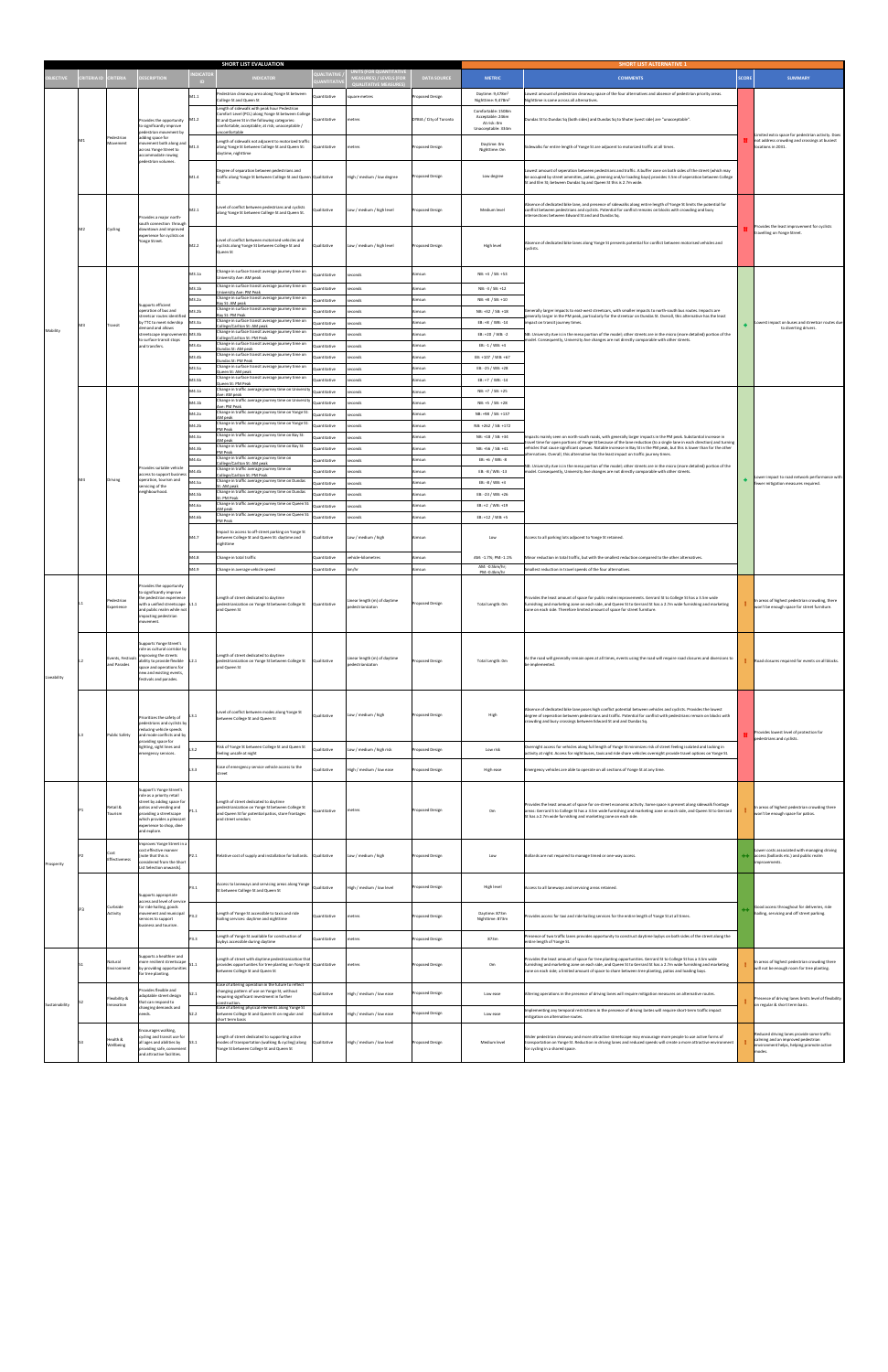|                 |                   |                                          |                                                                                          |                                              | <b>SHORT LIST EVALUATION</b>                                                                                                                           |                                     |                                                  |                         |                                                     | <b>SHORT LIST ALTERNATIVE 2</b>                                                                                                                                                                                                                                                                                             |              |                                                                                                    |  |
|-----------------|-------------------|------------------------------------------|------------------------------------------------------------------------------------------|----------------------------------------------|--------------------------------------------------------------------------------------------------------------------------------------------------------|-------------------------------------|--------------------------------------------------|-------------------------|-----------------------------------------------------|-----------------------------------------------------------------------------------------------------------------------------------------------------------------------------------------------------------------------------------------------------------------------------------------------------------------------------|--------------|----------------------------------------------------------------------------------------------------|--|
| <b>BJECTIVE</b> | <b>RITERIA ID</b> | <b>RITERIA</b>                           | <b>DESCRIPTION</b>                                                                       | <b>DICATO</b>                                | <b>INDICATOR</b>                                                                                                                                       | <b>UALTIATIVE</b>                   | NITS (FOR QUANTITATIV<br>MEASURES) / LEVELS (FOR | <b>DATA SOURCE</b>      | <b>METRIC</b>                                       | <b>COMMENTS</b>                                                                                                                                                                                                                                                                                                             | <b>SCORE</b> | <b>SUMMARY</b>                                                                                     |  |
|                 |                   |                                          |                                                                                          |                                              |                                                                                                                                                        | <b>QUANTITATIV</b>                  | <b>QUALITATIVE MEASURES</b>                      |                         |                                                     |                                                                                                                                                                                                                                                                                                                             |              |                                                                                                    |  |
|                 |                   |                                          |                                                                                          | M1.1                                         | edestrian clearway area along Yonge St between<br>College St and Queen St                                                                              | Quantitative                        | square metres                                    | Proposed Design         | Daytime: 11,128m <sup>2</sup><br>Nighttime: 9,478m2 | During the daytime, 11,128m <sup>2</sup> of pedestrian clearway along Yonge St which includes 3,650m <sup>2</sup> of space<br>rom daytime pedestrianisation between Elm St and Dundas Sq. Nighttime is same across all alternatives                                                                                         |              |                                                                                                    |  |
|                 |                   |                                          |                                                                                          | Length of sidewalk with peak hour Pedestrian |                                                                                                                                                        |                                     |                                                  | Comfortable: 1754m      |                                                     |                                                                                                                                                                                                                                                                                                                             |              |                                                                                                    |  |
|                 |                   |                                          | Provides the opportunity<br>to significantly improve                                     | M1.2                                         | Comfort Level (PCL) along Yonge St between College<br>St and Queen St in the following categories:<br>comfortable; acceptable; at risk; unacceptable / | Quantitative                        | netres                                           | DYBIA / City of Toronto | Acceptable: 0m<br>At risk: 72m                      | Dundas St to Dundas Sq (both sides) and Dundas Sq to Shuter (west side) are "unacceptable". (West side of<br>Jundas St to Dundas Sq improves to "at risk" when considered in combination with east side.)                                                                                                                   |              |                                                                                                    |  |
|                 | M1                | Pedestriar                               | pedestrian movement by<br>adding space for                                               |                                              | ncomfortable                                                                                                                                           |                                     |                                                  |                         | Unacceptable: 262m                                  |                                                                                                                                                                                                                                                                                                                             |              |                                                                                                    |  |
|                 |                   | Movement                                 | movement both along and<br>across Yonge Street to                                        | M1.3                                         | ength of sidewalk not adjacent to motorized traffic<br>along Yonge St between College St and Queen St:                                                 | Quantitative                        | metres                                           | Proposed Design         | Daytime: 374m                                       | idewalks between College St and Elm St, and between Dundas Sq and Queen St, are adjacent to<br>notorized traffic during the day. At night sidewalks along the entire length of Yonge St are adjacent to                                                                                                                     | ٠            | Addresses crowding and crossings at busiest<br>locations in 2031.                                  |  |
|                 |                   |                                          | accommodate rowing<br>pedestrian volumes.                                                |                                              | daytime, nighttime                                                                                                                                     |                                     |                                                  |                         | Nighttime: 1746m                                    | notorized traffic                                                                                                                                                                                                                                                                                                           |              |                                                                                                    |  |
|                 |                   |                                          |                                                                                          |                                              | Degree of separation between pedestrians and                                                                                                           |                                     |                                                  |                         |                                                     | Presence of pedestrianized areas between Elm St and Dundas Sq provides a high level of seperation from                                                                                                                                                                                                                      |              |                                                                                                    |  |
|                 |                   |                                          |                                                                                          | M1.4                                         | traffic along Yonge St between College St and Queen Qualitative                                                                                        |                                     | High / medium / low degree                       | Proposed Design         | Medium degree                                       | traffic. Outside pedestrianized areas, a buffer zone on both sides of the street (which may be occupied by<br>street amenities, patios, greening and/or loading bays) provides 3.5m of seperation between College St                                                                                                        |              |                                                                                                    |  |
|                 |                   |                                          |                                                                                          |                                              |                                                                                                                                                        |                                     |                                                  |                         |                                                     | and Gerrard St: between Gerrard St and Elm St, and between Dundas Sq and Queen St this is 2.7m wide.                                                                                                                                                                                                                        |              |                                                                                                    |  |
|                 |                   |                                          |                                                                                          |                                              | evel of conflict between pedestrians and cyclists                                                                                                      |                                     |                                                  |                         |                                                     | Cyclists may cycle through the pedestrianized area between between Elm St and Dundas Sq which may                                                                                                                                                                                                                           |              |                                                                                                    |  |
|                 |                   |                                          | covides a major north-                                                                   | M2.1                                         | along Yonge St between College St and Queen St.                                                                                                        | Qualitative                         | Low / medium / high level                        | Proposed Design         | Medium level                                        | ead to potential conflict with pedestrians. Absence of dedicated bike lanes and the presence of sidewalks<br>butside the pedestrianized area limits the potential for conflict between pedestrians and cyclists.                                                                                                            |              |                                                                                                    |  |
|                 | M <sub>2</sub>    | Cycling                                  | south connection through<br>lowntown and improved                                        |                                              |                                                                                                                                                        |                                     |                                                  |                         |                                                     | Absence of dedicated bike lanes between College St and Elm St, and between Dundas Sq and Queen St,                                                                                                                                                                                                                          |              | rovides some added comfort for cyclists<br>travelling on Yonge Street in pedestrian                |  |
|                 |                   |                                          | experience for cyclists on<br>Yonge Street.                                              |                                              | Level of conflict between motorised vehicles and                                                                                                       |                                     |                                                  |                         |                                                     | presents potential for conflict between motorised vehicles and cyclists within these blocks. Level of<br>conflict is lowered between Gerrard St to Elm St and Dundas Sq to Shuter St due to restricted one-way                                                                                                              |              | priority areas and one way sections.                                                               |  |
|                 |                   |                                          |                                                                                          | M2.2                                         | cyclists along Yonge St between College St and<br>Queen St                                                                                             | Qualitative                         | Low / medium / high level                        | Proposed Design         | Medium level                                        | traffic movement during the daytime. Improvement to cycling on Yonge St, due to daytime pedestrianized<br>blocks between Elm St and Dundas Sq. Level of conflict in these blocks increases at nighttime when the                                                                                                            |              |                                                                                                    |  |
|                 |                   |                                          |                                                                                          |                                              |                                                                                                                                                        |                                     |                                                  |                         |                                                     | ight bus is in operation                                                                                                                                                                                                                                                                                                    |              |                                                                                                    |  |
|                 |                   |                                          |                                                                                          | M3.1a                                        | Change in surface transit average journey time on<br>niversity Ave: AM peak                                                                            | Quantitative                        | seconds                                          | Aimsur                  | NB: -1 / SB: +74                                    |                                                                                                                                                                                                                                                                                                                             |              |                                                                                                    |  |
|                 |                   |                                          |                                                                                          | M3.1 <sub>b</sub>                            | Change in surface transit average journey time on<br><b>Jniversity Ave: PM Peak</b>                                                                    | Quantitative                        | econds                                           | Aimsun                  | NR: -3 / SR: +17                                    |                                                                                                                                                                                                                                                                                                                             |              |                                                                                                    |  |
|                 |                   |                                          | supports efficient                                                                       | M3.2a                                        | Change in surface transit average journey time on<br>Bay St: AM peak                                                                                   | Quantitative                        | econds                                           | Aimsun                  | NB: +16 / SB: +43                                   |                                                                                                                                                                                                                                                                                                                             |              |                                                                                                    |  |
|                 |                   |                                          | operation of bus and<br>streetcar routes identified                                      | M3.2 <sub>b</sub>                            | Change in surface transit average journey time on<br>Bay St: PM Peak                                                                                   | <b>Quantitative</b>                 | seconds                                          | Aimsun                  | NB: +56 / SB: +14                                   | treetcars face moderate increases in travel time, as do buses on Bay St.                                                                                                                                                                                                                                                    |              |                                                                                                    |  |
|                 | M <sub>3</sub>    | Transit                                  | by TTC to meet ridership<br>lemand and allows                                            | M3.3a                                        | Change in surface transit average journey time on<br>college/Carlton St: AM peak                                                                       | <b>Quantitative</b>                 | seconds                                          | Aimsun                  | EB: +26 / WB: +0                                    | VB: University Ave used the meso-scale model; other streets used the micro-scale model. Consequently,                                                                                                                                                                                                                       |              | Some mitigation measures required to<br>manage impacts on buses and streetcars.                    |  |
| Mobility        |                   |                                          | streetscape improvement<br>to surface transit stops                                      | M3.3b                                        | hange in surface transit average journey time on<br>ollege/Carlton St: PM Peak                                                                         | Quantitative                        | econds                                           | Aimsun                  | EB: +34 / WB: +2                                    | Iniversity Ave changes are not directly comparable with other streets.                                                                                                                                                                                                                                                      |              |                                                                                                    |  |
|                 |                   |                                          | and transfers                                                                            | M3.4a                                        | Change in surface transit average journey time on<br>Jundas St: AM peak                                                                                | Quantitative                        | econds                                           | Aimsun                  | EB: -11 / WB: +1                                    |                                                                                                                                                                                                                                                                                                                             |              |                                                                                                    |  |
|                 |                   |                                          |                                                                                          | M3.4b                                        | Change in surface transit average journey time on<br>Jundas St: PM Peak<br>Change in surface transit average journey time on                           | <b>Quantitative</b>                 | econds                                           | Aimsun                  | EB: +124 / WB: +13                                  |                                                                                                                                                                                                                                                                                                                             |              |                                                                                                    |  |
|                 |                   |                                          |                                                                                          | M3.5a                                        | ueen St: AM peak<br>Change in surface transit average journey time on                                                                                  | Quantitative                        | seconds                                          | Aimsun                  | EB: -2 / WB: +56                                    |                                                                                                                                                                                                                                                                                                                             |              |                                                                                                    |  |
|                 |                   |                                          |                                                                                          | M3.5b                                        | Queen St: PM Peak<br>Change in traffic average journey time on University                                                                              | Quantitative                        | seconds                                          | Aimsun                  | EB: +19 / WB: -15                                   |                                                                                                                                                                                                                                                                                                                             |              |                                                                                                    |  |
|                 |                   |                                          |                                                                                          | M4.1a<br>M4.1b                               | ve: AM peak<br>Change in traffic average journey time on University                                                                                    | <b>Quantitative</b><br>Quantitative | econds<br>econds                                 | Aimsur<br>Aimsun        | NB: +32 / SB: +34<br>NB: +7 / SB: +61               |                                                                                                                                                                                                                                                                                                                             |              |                                                                                                    |  |
|                 |                   |                                          |                                                                                          | M4.2a                                        | ve: PM Peak<br>Change in traffic average journey time on Yonge St:                                                                                     | Quantitative                        | econds                                           | Aimsun                  | NB: -278 / SB: -300                                 |                                                                                                                                                                                                                                                                                                                             |              |                                                                                                    |  |
|                 |                   |                                          |                                                                                          | M4.2b                                        | AM peak<br>Change in traffic average journey time on Yonge St:                                                                                         | <b>Quantitative</b>                 | seconds                                          | Aimsun                  | NB: -295 / SB: -303                                 |                                                                                                                                                                                                                                                                                                                             |              |                                                                                                    |  |
|                 |                   |                                          |                                                                                          | M4.3a                                        | PM Peak<br>Change in traffic average journey time on Bay St:                                                                                           | <b>Quantitative</b>                 | seconds                                          | Aimsun                  | NB: +68 / SB: +58                                   |                                                                                                                                                                                                                                                                                                                             |              |                                                                                                    |  |
|                 |                   |                                          |                                                                                          | M4.3 <sub>b</sub>                            | AM peak<br>Change in traffic average journey time on Bay St:                                                                                           | <b>Quantitative</b>                 | econds                                           | Aimsun                  | NB: +169 / SB: +24                                  | ubstantial increases in travel times for Church St southbound . Moderate negative effects on travel times<br>on Queen St. Overall, this Alternative has modest negative effects on journey times.                                                                                                                           |              |                                                                                                    |  |
|                 |                   |                                          |                                                                                          | M4.4a                                        | <b>PM Peak</b><br>Change in traffic average journey time on                                                                                            | Quantitative                        | econds                                           | Aimsun                  | EB: -3 / WB: -7                                     | NB: University Ave used the meso-scale model; other streets used the micro-scale model. Consequently,                                                                                                                                                                                                                       |              |                                                                                                    |  |
|                 |                   |                                          | Provides suitable vehicle                                                                | M4.4b                                        | College/Carlton St: AM peak<br>Change in traffic average journey time on                                                                               | Juantitative                        | econds                                           | Aimsun                  | EB: -10 / WB: -11                                   | Iniversity Ave changes are not directly comparable with other streets.                                                                                                                                                                                                                                                      |              |                                                                                                    |  |
|                 | M <sub>4</sub>    | Driving                                  | access to support busines<br>operation, tourism and<br>servicing of the<br>eighbourhood. | M4.5a                                        | College/Carlton St: PM Peak<br>Change in traffic average journey time on Dundas<br>t: AM peak                                                          | Quantitative                        | seconds                                          | Aimsun                  | EB: -51 / WB: -25                                   |                                                                                                                                                                                                                                                                                                                             |              | Higher impact to road network performance<br>requiring some mitigation measures.                   |  |
|                 |                   |                                          |                                                                                          | M4.5b                                        | Change in traffic average journey time on Dundas<br>it: PM Peak                                                                                        | <b>Quantitative</b>                 | seconds                                          | Aimsur                  | EB: -45 / WB: +19                                   |                                                                                                                                                                                                                                                                                                                             |              |                                                                                                    |  |
|                 |                   |                                          |                                                                                          | M4.6a                                        | Change in traffic average journey time on Queen St:<br>AM peak                                                                                         | luantitative                        | econds                                           | Aimsun                  | EB: +39 / WB: +36                                   |                                                                                                                                                                                                                                                                                                                             |              |                                                                                                    |  |
|                 |                   |                                          |                                                                                          | M4.6b                                        | Change in traffic average journey time on Queen St:<br>PM Peak                                                                                         | Quantitative                        | seconds                                          | Aimsun                  | EB: +26 / WB: +23                                   |                                                                                                                                                                                                                                                                                                                             |              |                                                                                                    |  |
|                 |                   |                                          |                                                                                          |                                              | mpact to access to off-street parking on Yonge St                                                                                                      |                                     |                                                  |                         |                                                     | Access to all parking lots adjacent to Yonge St retained, although access routes may become more indirect<br>Access to the Eaton Centre Yonge Parkade retained via Shuter St. Access to Dundas Sq parking garage                                                                                                            |              |                                                                                                    |  |
|                 |                   |                                          |                                                                                          | M4.7                                         | between College St and Queen St: daytime and<br>iehttime                                                                                               |                                     | Low / medium / high                              | Aimsun                  | Medium impact                                       | maintained via Victoria St and Yonge St northbound, while the existing entry route from Yonge St<br>outhbound will become unavailable.                                                                                                                                                                                      |              |                                                                                                    |  |
|                 |                   |                                          |                                                                                          | M4.8                                         | Change in total traffic                                                                                                                                | Quantitative                        | vehicle-kilometres                               | Aimsun                  | AM: -0.9%; PM:-4.7%                                 | Modest decrease in AM traffic and a signifcant decrease in PM traffic, likely caused by congestion levels                                                                                                                                                                                                                   |              |                                                                                                    |  |
|                 |                   |                                          |                                                                                          | M4.9                                         | Change in average vehicle speed                                                                                                                        | Quantitative                        | km/hr                                            | Aimsun                  | AM: -0.7km/hr;<br>PM:-0.6km/hr                      | within the model<br>Modest decrease in average traffic speeds, likely caused by congestion levels within the model.                                                                                                                                                                                                         |              |                                                                                                    |  |
|                 |                   |                                          |                                                                                          |                                              |                                                                                                                                                        |                                     |                                                  |                         |                                                     |                                                                                                                                                                                                                                                                                                                             |              |                                                                                                    |  |
|                 |                   |                                          |                                                                                          |                                              |                                                                                                                                                        |                                     |                                                  |                         |                                                     |                                                                                                                                                                                                                                                                                                                             |              |                                                                                                    |  |
|                 |                   |                                          | rovides the opportunity<br>to significantly improve                                      |                                              |                                                                                                                                                        |                                     |                                                  |                         |                                                     |                                                                                                                                                                                                                                                                                                                             |              |                                                                                                    |  |
|                 |                   | Pedestrian<br>Experience                 | the pedestrian experience<br>with a unified streetscape L1.1                             |                                              | ength of street dedicated to daytime.<br>pedestrianization on Yonge St between College St                                                              | Quantitative                        | Linear length (m) of daytime<br>edestrianizato   | Proposed Design         | Total Length: 250m                                  | Provides some space for public realm improvements. Pedestrianized blocks between Elm St and Dundas Sq<br>provide 250m of continuous length for streetscape and public realm improvements. This supplements the                                                                                                              |              | In a few areas of crowding, there won't be<br>enough space for street furniture.                   |  |
|                 |                   |                                          | and public realm while not<br>impacting pedestrian                                       |                                              | and Queen St                                                                                                                                           |                                     |                                                  |                         |                                                     | rnishing and marketing zone of 3.5m wide on each side between Gerrard St and College St, and 2.7m<br>wide between Gerrard St and Elm St, and between Dundas Sq and Queen St.                                                                                                                                                |              |                                                                                                    |  |
|                 |                   |                                          | novement.                                                                                |                                              |                                                                                                                                                        |                                     |                                                  |                         |                                                     |                                                                                                                                                                                                                                                                                                                             |              |                                                                                                    |  |
|                 |                   |                                          | supports Yonge Street's                                                                  |                                              |                                                                                                                                                        |                                     |                                                  |                         |                                                     |                                                                                                                                                                                                                                                                                                                             |              |                                                                                                    |  |
|                 |                   |                                          | role as cultural corridor by<br>mproving the streets                                     |                                              | Length of street dedicated to daytime                                                                                                                  |                                     |                                                  |                         |                                                     | Between College St and Elm St, and between Dundas Sq and Queen St, the road will generally remain open                                                                                                                                                                                                                      |              |                                                                                                    |  |
|                 |                   | <b>Fyents</b> , Festivals<br>and Parades | ability to provide flexible<br>space and operations for                                  | L2.1                                         | pedestrianization on Yonge St between College St<br>and Queen St                                                                                       | Qualitative                         | Linear length (m) of daytime<br>pedestrianizator | Proposed Design         | Total Length: 250m                                  | at all times, therefore events using the road in these blocks will require road closures and diversions to be<br>mplemented. Events using the road between Elm St and Dundas Sq would only require road closures and                                                                                                        | ٠            | Supports events associated with Yonge-<br>Dundas Square.                                           |  |
| Liveability     |                   |                                          | new and existing events,<br>festivals and parades.                                       |                                              |                                                                                                                                                        |                                     |                                                  |                         |                                                     | diversion if they take place during the nighttime.                                                                                                                                                                                                                                                                          |              |                                                                                                    |  |
|                 |                   |                                          |                                                                                          |                                              |                                                                                                                                                        |                                     |                                                  |                         |                                                     |                                                                                                                                                                                                                                                                                                                             |              |                                                                                                    |  |
|                 |                   |                                          |                                                                                          |                                              |                                                                                                                                                        |                                     |                                                  |                         |                                                     | Absence of dedicated bike lane poses conflict potential between vehicles and cyclists. Presence of<br>pedestrianized blocks between Elm St and Dundas Sq provides high degree of seperation between                                                                                                                         |              |                                                                                                    |  |
|                 |                   |                                          | Prioritizes the safety of                                                                | L3.1                                         | Level of conflict between modes along Yonge St                                                                                                         | Qualitative                         | Low / medium / high                              | Proposed Design         | Medium                                              | pedestrians and traffic. Potential for conflict with pedestrians remain on blocks with crowding and busy<br>crossings outside of pedestrianized area. Fewer conflict points at intersections (including between vehicles                                                                                                    |              |                                                                                                    |  |
|                 |                   |                                          | pedestrians and cyclists by                                                              |                                              | between College St and Queen St                                                                                                                        |                                     |                                                  |                         |                                                     | and pedestrians) during the daytime, between Queen St and Gerrard St due to pedestrianization and one-<br>way restrictions. Reduced number of lanes and minimal lane widths encourage lower vehicle speeds,                                                                                                                 |              |                                                                                                    |  |
|                 | L3                | <b>Public Safety</b>                     | reducing vehicle speeds<br>and mode conflicts and by                                     |                                              |                                                                                                                                                        |                                     |                                                  |                         |                                                     | educing severity of conflicts. Level of conflict increases at nighttime when the night bus is in operation.                                                                                                                                                                                                                 |              | Pedestrian priority zones protect active<br>modes on only the busiest sections of Yonge<br>Street. |  |
|                 |                   |                                          | providing space for<br>lighting, sight lines and                                         | L3.2                                         | Risk of Yonge St between College St and Queen St<br>feeling unsafe at night                                                                            | <b>Qualitative</b>                  | Low / medium / high risk                         | Proposed Design         | Low risk                                            | Overnight timed access for vehicles along full length of Yonge St minimizes risk of street feeling isolated<br>and lacking in activity at night. Access for night buses, taxis and ride share vehicles overnight provide                                                                                                    |              |                                                                                                    |  |
|                 |                   |                                          | mergency services.                                                                       |                                              |                                                                                                                                                        |                                     |                                                  |                         |                                                     | travel options for those on Yonge St.<br>Emergency vehicles are able to operate on all sections of Yonge St at any time. However, there may be                                                                                                                                                                              |              |                                                                                                    |  |
|                 |                   |                                          |                                                                                          | L3.3                                         | Ease of emergency service vehicle access to the<br>street                                                                                              | Qualitative                         | High / medium / low ease                         | Proposed Design         | Medium ease                                         | mpedence due to bollards used to manage temporal / one-way vehicle access at the Gerrard St, Elm St,<br>Edward St. Dundas St. Dundas Sg. Shuter St and Queen St intersections.                                                                                                                                              |              |                                                                                                    |  |
|                 |                   |                                          | support's Yonge Street's                                                                 |                                              |                                                                                                                                                        |                                     |                                                  |                         |                                                     |                                                                                                                                                                                                                                                                                                                             |              |                                                                                                    |  |
|                 |                   |                                          | role as a priority retail<br>street by adding space for                                  |                                              | ength of street dedicated to daytime.                                                                                                                  |                                     |                                                  |                         |                                                     | Provides some space for on-street economic activity. Presence of pedestrianized area between Elm St and                                                                                                                                                                                                                     |              |                                                                                                    |  |
|                 | <b>P1</b>         | Retail &<br>Tourism                      | patios and vending and<br>providing a streetscape                                        | P1.1                                         | pedestrianization on Yonge St between College St<br>and Queen St for potential patios, store frontages                                                 | Quantitative                        | metres                                           | Proposed Design         | 250m                                                | Dundas Sq provides additional space for on-street economic activity, maximising how this space and the<br>central boulevard can be used. More limited space available along remainder of Yonge St within 2.7m                                                                                                               |              | Space for permanent and temporary<br>patios/vending in the busiest sections.                       |  |
|                 |                   |                                          | which provides a pleasant<br>experience to shop, dine                                    |                                              | and street vendors                                                                                                                                     |                                     |                                                  |                         |                                                     | wide (between College St and College St) and 3.5m wide (between Gerrard St and Elm St / Dundas Sq and<br>Queen St) furnishing and marketing zone.                                                                                                                                                                           |              |                                                                                                    |  |
|                 |                   |                                          | and explore.                                                                             |                                              |                                                                                                                                                        |                                     |                                                  |                         |                                                     |                                                                                                                                                                                                                                                                                                                             |              |                                                                                                    |  |
|                 |                   |                                          | mproves Yonge Street in a<br>cost effective manner                                       |                                              |                                                                                                                                                        |                                     |                                                  |                         |                                                     |                                                                                                                                                                                                                                                                                                                             |              | Higher costs associated with managing                                                              |  |
|                 | P <sub>2</sub>    | Cost<br>Effectiveness                    | note that this is<br>onsidered from the Short                                            | P2.1                                         | Relative cost of supply and installation for bollards.                                                                                                 | Qualitative                         | Low / medium / high                              | Proposed Design         | Medium                                              | Bollards are required at 7 intersections to manage timed or one-way access. In addition to the<br>onstruction cost for these bollards, there will be ongoing management and maintenance costs.                                                                                                                              | ٠            | driving access (bollards etc.) and public realm<br>mprovements.                                    |  |
| Prosperity      |                   |                                          | List Selection onwards]                                                                  |                                              |                                                                                                                                                        |                                     |                                                  |                         |                                                     |                                                                                                                                                                                                                                                                                                                             |              |                                                                                                    |  |
|                 |                   |                                          |                                                                                          | P3.1                                         | Access to laneways and servicing areas along Yonge                                                                                                     | Qualitative                         | High / medium / low level                        | Proposed Design         | Medium level                                        | Access to all laneways and servicing areas retained, although access may become indirect during the<br>daytime due to restrictions on Yonge St between Dundas Sq and Edward St. Access is retained for the                                                                                                                  |              |                                                                                                    |  |
|                 |                   |                                          | supports appropriate                                                                     |                                              | St between College St and Queen St                                                                                                                     |                                     |                                                  |                         |                                                     | entire length of the street at nighttime between 12:00AM and 7:00AM.                                                                                                                                                                                                                                                        |              |                                                                                                    |  |
|                 | P <sub>3</sub>    | Curbside<br><b>Activity</b>              | access and level of service<br>for ride hailing, goods                                   |                                              |                                                                                                                                                        |                                     |                                                  |                         |                                                     |                                                                                                                                                                                                                                                                                                                             |              | Timed driving access restrictions limited to<br>Dundas Square to Elm Street                        |  |
|                 |                   |                                          | novement and municipal<br>services to support<br>ousiness and tourism.                   | P3.2                                         | ength of Yonge St accessible to taxis and ride<br>hailing services: daytime and nighttime                                                              | <b>Quantitative</b>                 | netres                                           | Proposed Design         | Daytime: 686m<br>Nighttime: 873m                    | rovides access for taxi and ride hailing services between College St and Elm St, and between Dundas Sq<br>and Queen St in the daytime; and for the entire length of Yonge St at nighttime.                                                                                                                                  |              |                                                                                                    |  |
|                 |                   |                                          |                                                                                          |                                              | ength of Yonge St available for construction of                                                                                                        |                                     |                                                  |                         |                                                     |                                                                                                                                                                                                                                                                                                                             |              |                                                                                                    |  |
|                 |                   |                                          |                                                                                          | P3.3                                         | laybys accessible during daytime                                                                                                                       | Quantitative                        | metres                                           | Proposed Design         | 686m                                                | Opportunity to construct daytime laybys from College St to Elm St, and from Dundas Sq to Queen St.                                                                                                                                                                                                                          |              |                                                                                                    |  |
|                 |                   |                                          | upports a healthier and                                                                  |                                              | Length of street with daytime pedestrianization that                                                                                                   |                                     |                                                  |                         |                                                     | rovides some space for tree planting opportunities. Presence of pedestrianized area between Elm St and<br>Dundas Sq provides additional space for street furniture and patios, thereby increasing potential space                                                                                                           |              |                                                                                                    |  |
|                 | <b>S1</b>         | Natural<br>Environment                   | nore resilient streetscape<br>by providing opportunities<br>for tree planting.           | S1.1                                         | provides opportunities for tree planting on Yonge St Quantitative<br>between College St and Queen St                                                   |                                     | metres                                           | Proposed Design         | 250m                                                | available for tree planting. This supplements the furnishing and marketing zone of 3.5m wide on each side<br>between Gerrard St and College St, and 2.7m wide between Gerrard St and Elm St, and between Dundas                                                                                                             | ٠            | In most blocks there will be opportunities for<br>tree planting.                                   |  |
|                 |                   |                                          |                                                                                          |                                              | Ease of altering operation in the future to reflect                                                                                                    |                                     |                                                  |                         |                                                     | Sq and Queen St.                                                                                                                                                                                                                                                                                                            |              |                                                                                                    |  |
|                 |                   |                                          | rovides flexible and<br>adaptable street design                                          | S2.1                                         | hanging pattern of use on Yonge St, without<br>equiring significant investment in further                                                              | Qualitative                         | High / medium / low ease                         | Proposed Design         | High ease                                           | As through traffic already restricted on Yonge St, the ease of altering operations in the future is increased                                                                                                                                                                                                               |              |                                                                                                    |  |
| Sustainability  | <b>S2</b>         | Flexibility &<br>Innovation              | that can respond to<br>changing demands and                                              |                                              | onstruction.<br>Ease of altering physical elements along Yonge St                                                                                      |                                     |                                                  |                         |                                                     |                                                                                                                                                                                                                                                                                                                             | ٠            | Good flexibility in the vicinity of Yonge-<br>Dundas Square.                                       |  |
|                 |                   |                                          | eeds.                                                                                    | S2.2                                         | etween College St and Queen St on regular and<br>short term basis                                                                                      | Qualitative                         | High / medium / low ease                         | Proposed Design         | High ease                                           | As through traffic already restricted on Yonge St, the ease of extending temporal restrictions to further<br>plocks and/or amending the timing of temporal restrictions is increased.                                                                                                                                       |              |                                                                                                    |  |
|                 |                   |                                          | incourages walking,                                                                      |                                              |                                                                                                                                                        |                                     |                                                  |                         |                                                     | Wider pedestrian clearway and more attractive streetscape may encourage more people to use active<br>forms of transportation on Yonge St. In addition, pedestrianized blocks between Elm St and Dundas Sq will                                                                                                              |              |                                                                                                    |  |
|                 | S <sub>3</sub>    | Health &<br>Wellbeing                    | cycling and transit use for<br>all ages and abilities by<br>providing safe, convenient   | S3.1                                         | Length of street dedicated to supporting active<br>modes of transportation (walking & cycling) along<br>Yonge St between College St and Queen St       | Qualitative                         | High / medium / low level                        | Proposed Design         | <b>High level</b>                                   | provide a significantly more attractive pedestrian environment. Pedestrianized blocks between Elm St and<br>Dundas Sq may also encourage cycling at low speeds in a shared space with pedestrians. Reduction in<br>driving lanes and reduced speeds will create a more attractive environment for cycling in a shared space |              | Good support for active modes in busiest<br>pedestrian areas.                                      |  |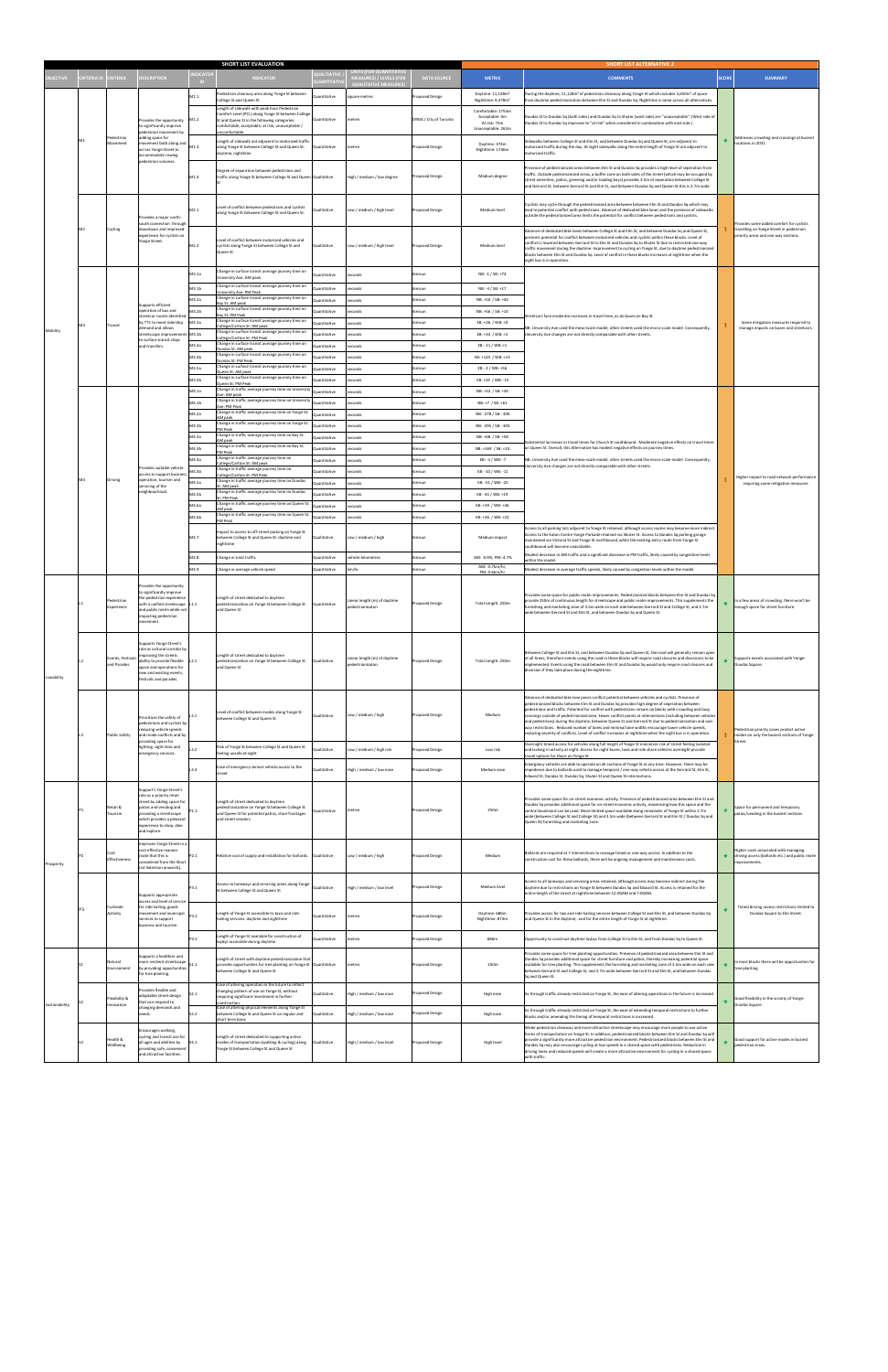|                 |                   |                            |                                                                                                       |                   | <b>SHORT LIST EVALUATION</b>                                                                                                                     |                                                                 |                                                          |                         |                                      | <b>SHORT LIST ALTERNATIVE 3</b>                                                                                                                                                                                                                      |              |                                                                                               |                                     |
|-----------------|-------------------|----------------------------|-------------------------------------------------------------------------------------------------------|-------------------|--------------------------------------------------------------------------------------------------------------------------------------------------|-----------------------------------------------------------------|----------------------------------------------------------|-------------------------|--------------------------------------|------------------------------------------------------------------------------------------------------------------------------------------------------------------------------------------------------------------------------------------------------|--------------|-----------------------------------------------------------------------------------------------|-------------------------------------|
|                 | <b>RITERIA ID</b> |                            |                                                                                                       | <b>NCATO</b>      |                                                                                                                                                  |                                                                 |                                                          | <b>DATA SOURCE</b>      |                                      |                                                                                                                                                                                                                                                      | <b>SCORE</b> |                                                                                               |                                     |
| <b>BJECTIVE</b> |                   | RITERIA                    | <b>ESCRIPTION</b>                                                                                     |                   | <b>INDICATOR</b>                                                                                                                                 | <b>UANTITAT</b>                                                 | <b>MEASURES) / LEVELS (F</b><br><b>QUALITATIVE MEASL</b> |                         | <b>METRIC</b>                        | <b>COMMENTS</b>                                                                                                                                                                                                                                      |              | <b>SUMMARY</b>                                                                                |                                     |
|                 |                   |                            |                                                                                                       | M1.1              | Pedestrian clearway area along Yonge St between                                                                                                  | Quantitative                                                    | square metres                                            | Proposed Design         | Daytime: 14,134m <sup>2</sup>        | During the daytime, 14,134m <sup>2</sup> of pedestrian clearway along Yonge St which includes 9,271m <sup>2</sup> of space from daytime                                                                                                              |              |                                                                                               |                                     |
|                 | M <sub>1</sub>    |                            |                                                                                                       |                   | College St and Queen St<br>Length of sidewalk with peak hour Pedestrian                                                                          |                                                                 |                                                          |                         | Nighttime: 9,478m <sup>2</sup>       | pedestrianisation between Gerrard St and Queen St. Nighttime is same across all alternatives.                                                                                                                                                        |              |                                                                                               |                                     |
|                 |                   |                            | Provides the opportunity                                                                              | M1.2              | Comfort Level (PCL) along Yonge St between College<br>St and Queen St in the following categories:                                               | Quantitative                                                    | metres                                                   | DYBIA / City of Toronto | Comfortable: 1944m<br>Acceptable: 0m | West side of the street between Dundas Sq to Dundas St is "unacceptable". This improves to "at risk" when                                                                                                                                            |              |                                                                                               |                                     |
|                 |                   |                            | to significantly improve<br>pedestrian movement by                                                    |                   | comfortable; acceptable; at risk; unacceptable /<br><i>comfortable</i>                                                                           |                                                                 |                                                          |                         | At risk: 72m<br>Unacceptable: 72m    | considered in combination with the east side.                                                                                                                                                                                                        |              |                                                                                               |                                     |
|                 |                   | Pedestrian<br>Movement     | adding space for                                                                                      |                   | Length of sidewalk not adjacent to motorized traffic                                                                                             |                                                                 |                                                          |                         |                                      |                                                                                                                                                                                                                                                      |              | Best addresses crowding and crossings in                                                      |                                     |
|                 |                   |                            | novement both along and<br>across Yonge Street to                                                     | M1.3              | along Yonge St between College St and Queen St:<br>daytime, nighttime                                                                            | Quantitative                                                    | metres                                                   | <b>Proposed Design</b>  | Daytime: 1278m<br>Nighttime: 1746m   | Sidewalks between College St and Gerrard St, are adjacent to motorized traffic during the day. At night sidewalks<br>along the entire length of Yonge St are adjacent to motorized traffic.                                                          |              | 2031 throughout focus area.                                                                   |                                     |
|                 |                   |                            | accommodate rowing<br>pedestrian volumes.                                                             |                   |                                                                                                                                                  |                                                                 |                                                          |                         |                                      |                                                                                                                                                                                                                                                      |              |                                                                                               |                                     |
|                 |                   |                            |                                                                                                       |                   | Degree of separation between pedestrians and                                                                                                     |                                                                 |                                                          |                         |                                      | Presence of pedestrianized areas between Gerrard St and Queen St provides the maximum level of seperation<br>between pedestrians and traffic. Outside pedestrianized areas, a buffer zone on both sides of the street (which may                     |              |                                                                                               |                                     |
|                 |                   |                            |                                                                                                       | M1.4              | traffic along Yonge St between College St and Queen Qualitative                                                                                  |                                                                 | High / medium / low degree                               | Proposed Design         | High degree                          | be occupied by street amenities, patios, greening and/or loading bays) provides 3.5m of seperation between College<br>St and Gerrard St.                                                                                                             |              |                                                                                               |                                     |
|                 |                   |                            |                                                                                                       |                   |                                                                                                                                                  |                                                                 |                                                          |                         |                                      |                                                                                                                                                                                                                                                      |              |                                                                                               |                                     |
|                 |                   |                            |                                                                                                       |                   | Level of conflict between pedestrians and cyclists                                                                                               |                                                                 |                                                          |                         |                                      | Cyclists may cycle through the pedestrianized area between between Gerrard St and Queen St which may lead to                                                                                                                                         |              |                                                                                               |                                     |
|                 |                   |                            | Provides a major north                                                                                | M2.1              | along Yonge St between College St and Queen St.                                                                                                  | Qualitative                                                     | Low / medium / high level                                | Proposed Design         | High level                           | potential conflict with pedestrians. Absence of dedicated bike lanes and the presence of sidewalks outside the<br>bedestrianized area limits the potential for conflict between pedestrians and cyclists.                                            |              |                                                                                               |                                     |
|                 | M <sub>2</sub>    | Cycling                    | south connection through<br>lowntown and improved                                                     |                   |                                                                                                                                                  |                                                                 |                                                          |                         |                                      |                                                                                                                                                                                                                                                      |              | Provides the most comfort for cyclists<br>travelling on Yonge Street within pedestrian        |                                     |
|                 |                   |                            | experience for cyclists on                                                                            |                   | Level of conflict between motorised vehicles and                                                                                                 |                                                                 |                                                          |                         |                                      | Absence of dedicated bike lanes between College St and Gerrard St presents potential for conflict between motorised                                                                                                                                  |              | priority areas.                                                                               |                                     |
|                 |                   |                            | Yonge Street.                                                                                         | M2.2              | cyclists along Yonge St between College St and                                                                                                   | Qualitative                                                     | Low / medium / high level                                | <b>Proposed Design</b>  | Low level                            | rehicles and cyclists within these blocks. Improvement to cycling on Yonge St, due to daytime pedestrianized blocks<br>between Gerrard St and Queen St. Level of conflict in these blocks increases at nighttime when the night bus is in            |              |                                                                                               |                                     |
|                 |                   |                            |                                                                                                       |                   | Queen St                                                                                                                                         |                                                                 |                                                          |                         |                                      | operation.                                                                                                                                                                                                                                           |              |                                                                                               |                                     |
|                 |                   |                            |                                                                                                       |                   | Change in surface transit average journey time on                                                                                                |                                                                 |                                                          |                         |                                      |                                                                                                                                                                                                                                                      |              |                                                                                               |                                     |
|                 |                   |                            |                                                                                                       | M3.1a             | Jniversity Ave: AM peak                                                                                                                          | Quantitative                                                    | seconds                                                  | Aimsun                  | NB: +0 / SB: +62                     |                                                                                                                                                                                                                                                      |              |                                                                                               |                                     |
|                 |                   |                            |                                                                                                       | M3.1 <sub>b</sub> | Change in surface transit average journey time on<br><b>Jniversity Ave: PM Peak</b>                                                              | Quantitative                                                    | seconds                                                  | Aimsun                  | NB: -3 / SB: +4                      |                                                                                                                                                                                                                                                      |              |                                                                                               |                                     |
|                 |                   |                            | Supports efficient                                                                                    | M3.2a             | Change in surface transit average journey time on<br>Bay St: AM peak                                                                             | Quantitative                                                    | econds                                                   | Aimsun                  | NB: +28 / SB: +79                    |                                                                                                                                                                                                                                                      |              |                                                                                               |                                     |
|                 |                   |                            | peration of bus and<br>streetcar routes identified                                                    | M3.2b             | Change in surface transit average journey time on<br>Bay St: PM Peak                                                                             | Quantitative                                                    | seconds                                                  | Aimsun                  | NB: +80 / SB: +38                    | Significant negative effects on routes 501/502 eastbound in PM period, caused by general network congestion in the<br>nodel. Other streetcars face moderate increases in travel time. Bay St bus routes (6A/6B) are most negatively                  |              |                                                                                               |                                     |
|                 | M <sub>3</sub>    | Transit                    | by TTC to meet ridership                                                                              | M3.3a             | Change in surface transit average journey time on<br>College/Carlton St: AM peak                                                                 | Quantitative                                                    | seconds                                                  | Aimsun                  | EB: +76 / WB: +44                    | affected by this alternative, because of general congestion.                                                                                                                                                                                         |              | Some mitigation measures required to                                                          |                                     |
| Mobility        |                   |                            | emand and allows<br>streetscape improvement                                                           | M3.3b             | Change in surface transit average journey time on<br>College/Carlton St: PM Peak                                                                 | Quantitative                                                    | seconds                                                  | Aimsun                  | EB: +46 / WB: +2                     | NB: University Ave used the meso-scale model; other streets used the micro-scale model. Consequently, University                                                                                                                                     |              | manage impacts on buses and streetcars.                                                       |                                     |
|                 |                   |                            | to surface transit stops<br>and transfers.                                                            | M3.4a             | Change in surface transit average journey time on                                                                                                | Quantitative                                                    | seconds                                                  | Aimsun                  | EB: -6 / WB: +18                     | We changes are not directly comparable with other streets.                                                                                                                                                                                           |              |                                                                                               |                                     |
|                 |                   |                            |                                                                                                       | M3.4b             | Dundas St: AM peak<br>Change in surface transit average journey time on                                                                          | Quantitative                                                    | econds                                                   | Aimsun                  | EB: +157 / WB: +74                   |                                                                                                                                                                                                                                                      |              |                                                                                               |                                     |
|                 |                   |                            |                                                                                                       | M3.5a             | Dundas St: PM Peak<br>Change in surface transit average journey time on                                                                          | Quantitative                                                    | seconds                                                  | Aimsun                  | FR: +13 / WR: +48                    |                                                                                                                                                                                                                                                      |              |                                                                                               |                                     |
|                 |                   |                            |                                                                                                       |                   | Queen St: AM peak<br>Change in surface transit average journey time on                                                                           |                                                                 |                                                          |                         |                                      |                                                                                                                                                                                                                                                      |              |                                                                                               |                                     |
|                 |                   |                            |                                                                                                       | M3.5b             | Queen St: PM Peak<br>Change in traffic average journey time on University                                                                        | Quantitative                                                    | seconds                                                  | Aimsun                  | EB: +53 / WB: +16                    |                                                                                                                                                                                                                                                      |              |                                                                                               |                                     |
|                 |                   |                            |                                                                                                       | M4.1a             | Ave: AM peak                                                                                                                                     | Quantitative                                                    | seconds                                                  | Aimsun                  | NB: +22 / SB: +54                    |                                                                                                                                                                                                                                                      |              |                                                                                               |                                     |
|                 |                   |                            |                                                                                                       | M4.1 <sub>b</sub> | Change in traffic average journey time on University<br>Ave: PM Peak                                                                             | Quantitative                                                    | seconds                                                  | Aimsun                  | NB: +13 / SB: +70                    |                                                                                                                                                                                                                                                      |              |                                                                                               |                                     |
|                 |                   |                            |                                                                                                       | M4.2a             | Change in traffic average journey time on Yonge St:<br>AM peal                                                                                   | Quantitative                                                    | econds                                                   | Aimsun                  | NB: -278 / SB: -300                  |                                                                                                                                                                                                                                                      |              |                                                                                               |                                     |
|                 |                   |                            |                                                                                                       | M4.2 <sub>b</sub> | Change in traffic average journey time on Yonge St:<br>PM Peak                                                                                   | Quantitative                                                    | econds                                                   | Aimsun                  | NB: -295 / SB: -303                  |                                                                                                                                                                                                                                                      |              |                                                                                               |                                     |
|                 |                   |                            |                                                                                                       | M4.3a             | Change in traffic average journey time on Bay St:                                                                                                | Quantitative                                                    | seconds                                                  | Aimsun                  | NB: +76 / SB: +76                    | Performs significantly worse at the network level when compared to the other options. This indicates significant                                                                                                                                     |              |                                                                                               |                                     |
|                 |                   |                            |                                                                                                       | M4.3b             | AM peak<br>Change in traffic average journey time on Bay St:                                                                                     | Quantitative                                                    | seconds                                                  | Aimsun                  | NB: +252 / SB: +28                   | ongestion and gridlock in the model due to the full Yonge St closure. Substantial increases in travel times for Church<br>St southbound. Moderate negative effects on travel times on Queen St. Overall, this alternative has the most negative      |              |                                                                                               |                                     |
|                 |                   |                            |                                                                                                       | M4.4a             | PM Peak<br>Change in traffic average journey time on                                                                                             |                                                                 |                                                          | Aimsun                  |                                      | ffects on journey times.                                                                                                                                                                                                                             |              |                                                                                               |                                     |
|                 | M4                | Driving                    | Provides suitable vehicle<br>access to support business<br>operation, tourism and<br>servicing of the |                   | College/Carlton St: AM peak<br>Change in traffic average journey time on                                                                         | Quantitative                                                    | seconds                                                  |                         | EB: +13 / WB: +20                    | VB: University Ave used the meso-scale model; other streets used the micro-scale model. Consequently, University                                                                                                                                     |              |                                                                                               |                                     |
|                 |                   |                            |                                                                                                       | <b>M4.4b</b>      | College/Carlton St: PM Peal                                                                                                                      | Quantitative                                                    | econds                                                   | Aimsun                  | EB: +21 / WB: -4                     | Ave changes are not directly comparable with other streets.                                                                                                                                                                                          |              | Higher impact to road network performance                                                     |                                     |
|                 |                   |                            |                                                                                                       |                   | M4.5a                                                                                                                                            | Change in traffic average journey time on Dundas<br>St: AM peak | Quantitative                                             | seconds                 | Aimsun                               | EB: -47 / WB: -6                                                                                                                                                                                                                                     |              |                                                                                               | requiring some mitigation measures. |
|                 |                   |                            | eighbourhood.                                                                                         | M4.5b             | Change in traffic average journey time on Dundas<br>St: PM Peak                                                                                  | Quantitative                                                    | seconds                                                  | Aimsun                  | EB: -19 / WB: +99                    |                                                                                                                                                                                                                                                      |              |                                                                                               |                                     |
|                 |                   |                            |                                                                                                       | M4.6a             | Change in traffic average journey time on Queen St<br>AM peak                                                                                    | <b>Quantitative</b>                                             | econds                                                   | Aimsun                  | EB: +32 / WB: -35                    |                                                                                                                                                                                                                                                      |              |                                                                                               |                                     |
|                 |                   |                            |                                                                                                       | M4.6b             | Change in traffic average journey time on Queen St:                                                                                              | Quantitative                                                    | seconds                                                  | Aimsun                  | EB: +46 / WB: +52                    |                                                                                                                                                                                                                                                      |              |                                                                                               |                                     |
|                 |                   |                            |                                                                                                       |                   | PM Peak                                                                                                                                          |                                                                 |                                                          |                         |                                      |                                                                                                                                                                                                                                                      |              |                                                                                               |                                     |
|                 |                   |                            |                                                                                                       | M4.7              | moact to access to off-street parking on Yonge St<br>between College St and Queen St: daytime and                                                | Qualitative                                                     | Low / medium / high                                      | Aimsun                  | <b>High impact</b>                   | Access to all parking lots adjacent to Yonge St retained, although access routes may become more indirect. Access to<br>the Eaton Centre Yonge Parkade retained via Shuter St. Access to Dundas Sq parking garage maintained via Victoria            |              |                                                                                               |                                     |
|                 |                   |                            |                                                                                                       |                   | nighttime                                                                                                                                        |                                                                 |                                                          |                         |                                      | St, and the existing entry route from Yonge St will become unavailable.                                                                                                                                                                              |              |                                                                                               |                                     |
|                 |                   |                            |                                                                                                       | M4.8              | Change in total traffic                                                                                                                          | Quantitative                                                    | vehicle-kilometres                                       | Aimsun                  | AM: -4.0%; PM:-11.8%                 | Highest decrease in traffic volumes of the alternatives, with a major decrease in PM traffic levels in particular. Likely<br>driven by poor network performance and increases in travel time                                                         |              |                                                                                               |                                     |
|                 |                   |                            |                                                                                                       | M4.9              | Change in average vehicle speed                                                                                                                  | Quantitative                                                    | km/hr                                                    | Aimsun                  | AM: -1.2km/hr;<br>PM:-1.1km/h        | argest decrease in travel time, indicating congestion from full closure of Yonge St                                                                                                                                                                  |              |                                                                                               |                                     |
|                 |                   |                            |                                                                                                       |                   |                                                                                                                                                  |                                                                 |                                                          |                         |                                      |                                                                                                                                                                                                                                                      |              |                                                                                               |                                     |
|                 |                   |                            |                                                                                                       |                   |                                                                                                                                                  |                                                                 |                                                          |                         |                                      |                                                                                                                                                                                                                                                      |              |                                                                                               |                                     |
|                 |                   |                            | rovides the opportunity                                                                               |                   |                                                                                                                                                  |                                                                 |                                                          |                         |                                      |                                                                                                                                                                                                                                                      |              |                                                                                               |                                     |
|                 |                   | Pedestrian                 | to significantly improve<br>the pedestrian experience                                                 |                   | Length of street dedicated to daytime                                                                                                            |                                                                 |                                                          |                         |                                      | Provides the most space for public realm improvements. Pedestrianized blocks between Gerrard St and Queen St                                                                                                                                         |              | Significant space for permanent and                                                           |                                     |
|                 |                   | Experience                 | with a unified streetscape<br>and public realm while not                                              | L1.1              | pedestrianization on Yonge St between College St<br>and Queen St                                                                                 | Quantitative                                                    | Linear length (m) of daytime<br>pedestrianizaton         | Proposed Design         | Total Length: 750m                   | provide 750m of continuous length for streetscape and public realm improvements. This supplements the furnishing<br>and marketing zone of 3.5m wide on each side between Gerrard St and College St.                                                  |              | temporary furnishings to improve the<br>pedestrian experience.                                |                                     |
|                 |                   |                            | impacting pedestrian                                                                                  |                   |                                                                                                                                                  |                                                                 |                                                          |                         |                                      |                                                                                                                                                                                                                                                      |              |                                                                                               |                                     |
|                 |                   |                            | movement.                                                                                             |                   |                                                                                                                                                  |                                                                 |                                                          |                         |                                      |                                                                                                                                                                                                                                                      |              |                                                                                               |                                     |
|                 |                   |                            |                                                                                                       |                   |                                                                                                                                                  |                                                                 |                                                          |                         |                                      |                                                                                                                                                                                                                                                      |              |                                                                                               |                                     |
|                 |                   |                            | Supports Yonge Street's<br>role as cultural corridor by                                               |                   |                                                                                                                                                  |                                                                 |                                                          |                         |                                      | Between College St and Gerrard St, the road will generally remain open at all times, therefore events using the road                                                                                                                                 |              |                                                                                               |                                     |
|                 |                   | Events, Festivals          | improving the streets<br>ability to provide flexible                                                  | L2.1              | Length of street dedicated to daytime<br>pedestrianization on Yonge St between College St                                                        | Qualitative                                                     | Linear length (m) of daytime                             | Proposed Design         | Total Length: 750m                   | in these blocks will require road closures and diversions to be implemented. Events using the road between Gerrard<br>St and Queen St would only require road closures and diversion if they take place during the nighttime. Layout caters          |              | Strongly supports events on all blocks where                                                  |                                     |
|                 |                   | and Parades                | space and operations for                                                                              |                   | and Queen St                                                                                                                                     |                                                                 | pedestrianizaton                                         |                         |                                      | for events and on-street programming. Road closures for events will be less difficult as no through traffic and most of                                                                                                                              |              | tourism is high.                                                                              |                                     |
| Liveability     |                   |                            | new and existing events,<br>festivals and parades.                                                    |                   |                                                                                                                                                  |                                                                 |                                                          |                         |                                      | Yonge St already pedestrianized during daytime.                                                                                                                                                                                                      |              |                                                                                               |                                     |
|                 |                   |                            |                                                                                                       |                   |                                                                                                                                                  |                                                                 |                                                          |                         |                                      |                                                                                                                                                                                                                                                      |              |                                                                                               |                                     |
|                 |                   |                            |                                                                                                       |                   |                                                                                                                                                  |                                                                 |                                                          |                         |                                      |                                                                                                                                                                                                                                                      |              |                                                                                               |                                     |
|                 |                   |                            |                                                                                                       |                   |                                                                                                                                                  |                                                                 |                                                          |                         |                                      | Absence of dedicated bike lane poses conflict potential between vehicles and cyclists. Presence of pedestrianized<br>blocks between Gerrard St and Queen St provides high degree of seperation between pedestrians and traffic. Fewer                |              |                                                                                               |                                     |
|                 |                   |                            | Prioritizes the safety of                                                                             | 3.1               | Level of conflict between modes along Yonge St<br>between College St and Queen St                                                                | Qualitative                                                     | Low / medium / high                                      | <b>Proposed Design</b>  | Low                                  | conflict points at intersections (including between vehicles and pedestrians) during the daytime, between Queen St<br>and Gerrard St due to pedestrianization. Reduced number of lanes and minimal lane widths encourage lower vehicle               |              |                                                                                               |                                     |
|                 |                   |                            | pedestrians and cyclists by<br>reducing vehicle speeds                                                |                   |                                                                                                                                                  |                                                                 |                                                          |                         |                                      | speeds, reducing severity of conflicts. Level of conflict increases at nighttime when the night bus is in operation.                                                                                                                                 |              | Conflicts with drivers are reduced the most                                                   |                                     |
|                 |                   | <b>Public Safety</b>       | and mode conflicts and by<br>providing space for                                                      |                   |                                                                                                                                                  |                                                                 |                                                          |                         |                                      |                                                                                                                                                                                                                                                      |              | with a large pedestrian priority zone.                                                        |                                     |
|                 |                   |                            | lighting, sight lines and<br>mergency services.                                                       | L3.2              | Risk of Yonge St between College St and Queen St<br>feeling unsafe at night                                                                      | Qualitative                                                     | Low / medium / high risk                                 | Proposed Design         | Low risk                             | Overnight timed access for vehicles along full length of Yonge St minimizes risk of street feeling isolated and lacking<br>in activity at night. Access for night buses, taxis and ride share vehicles overnight provide travel options for those on |              |                                                                                               |                                     |
|                 |                   |                            |                                                                                                       |                   |                                                                                                                                                  |                                                                 |                                                          |                         |                                      | Yonge St.<br>Emergency vehicles are able to operate on all sections of Yonge St at any time. However, there may be impedence                                                                                                                         |              |                                                                                               |                                     |
|                 |                   |                            |                                                                                                       | L3.3              | Ease of emergency service vehicle access to the<br>street                                                                                        | Qualitative                                                     | High / medium / low ease                                 | <b>Proposed Design</b>  | Medium ease                          | due to bollards used to manage temporal / one-way vehicle access at the Gerrard St, Elm St, Edward St, Dundas St,                                                                                                                                    |              |                                                                                               |                                     |
|                 |                   |                            |                                                                                                       |                   |                                                                                                                                                  |                                                                 |                                                          |                         |                                      | Dundas Sq, Shuter St and Queen St intersections.                                                                                                                                                                                                     |              |                                                                                               |                                     |
|                 |                   |                            | Support's Yonge Street's<br>role as a priority retail                                                 |                   |                                                                                                                                                  |                                                                 |                                                          |                         |                                      |                                                                                                                                                                                                                                                      |              |                                                                                               |                                     |
|                 |                   |                            | street by adding space for                                                                            |                   | ength of street dedicated to daytime.                                                                                                            |                                                                 |                                                          |                         |                                      | rovides the most space for on-street economic activity. Pedestrianized area between Gerrard St and Queen St gives                                                                                                                                    |              | Significant space for permanent and                                                           |                                     |
|                 |                   | Retail &<br>Tourism        | patios and vending and<br>providing a streetscape                                                     | P1.1              | pedestrianization on Yonge St between College St<br>and Queen St for potential patios, store frontages                                           | Quantitative                                                    | metres                                                   | Proposed Design         | 750m                                 | a significant amount of additional space for on-street economic activity, maximising how this space and the central<br>boulevard can be used. More limited space available along remainder of Yonge St within 2.7m wide furnishing and               |              | temporary patios/vending in blocks                                                            |                                     |
|                 |                   |                            | which provides a pleasant                                                                             |                   | and street vendors                                                                                                                               |                                                                 |                                                          |                         |                                      | marketing zone.                                                                                                                                                                                                                                      |              | associated with entertainment.                                                                |                                     |
|                 |                   |                            | experience to shop, dine<br>and explore.                                                              |                   |                                                                                                                                                  |                                                                 |                                                          |                         |                                      |                                                                                                                                                                                                                                                      |              |                                                                                               |                                     |
|                 |                   |                            | mproves Yonge Street in a                                                                             |                   |                                                                                                                                                  |                                                                 |                                                          |                         |                                      |                                                                                                                                                                                                                                                      |              |                                                                                               |                                     |
|                 |                   | Cost                       | cost effective manner                                                                                 |                   |                                                                                                                                                  |                                                                 |                                                          |                         |                                      | Bollards are required at 8 intersections to manage timed or one-way access. In addition to the construction cost for                                                                                                                                 |              | Highest costs associated with managing                                                        |                                     |
| Prosperity      | P <sub>2</sub>    | Effectiveness              | Inote that this is<br>onsidered from the Short                                                        | P2.1              | Relative cost of supply and installation for bollards. Qualitative                                                                               |                                                                 | Low / medium / high                                      | Proposed Design         | High                                 | these bollards, there will be ongoing management and maintenance costs.                                                                                                                                                                              |              | driving access (bollards etc.) and public<br>ealm improvements.                               |                                     |
|                 |                   |                            | <b>List Selection onwardsl</b>                                                                        |                   |                                                                                                                                                  |                                                                 |                                                          |                         |                                      |                                                                                                                                                                                                                                                      |              |                                                                                               |                                     |
|                 |                   |                            |                                                                                                       |                   |                                                                                                                                                  |                                                                 |                                                          |                         |                                      | Access to all laneways and servicing areas retained, although access may become indirect during the daytime due to                                                                                                                                   |              |                                                                                               |                                     |
|                 |                   |                            |                                                                                                       | P3.1              | Access to laneways and servicing areas along Yonge<br>St between College St and Queen St                                                         | Qualitative                                                     | High / medium / low level                                | Proposed Design         | Medium level                         | restrictions on Yonge St between Queen St and Edward St, and between Walton St and Gerrard St. Access is retained<br>for the entire length of the street at nighttime between 12:00AM and 7:00AM.                                                    |              |                                                                                               |                                     |
|                 |                   |                            | upports appropriate<br>access and level of service                                                    |                   |                                                                                                                                                  |                                                                 |                                                          |                         |                                      |                                                                                                                                                                                                                                                      |              |                                                                                               |                                     |
|                 | P <sub>3</sub>    | Curbside<br>Activity       | for ride hailing, goods<br>movement and municipal                                                     |                   | ength of Yonge St accessible to taxis and ride                                                                                                   |                                                                 |                                                          |                         | Davtime: 234m                        |                                                                                                                                                                                                                                                      |              | Highest level of timed driving access<br>restrictions from Queen Street to Gerrard            |                                     |
|                 |                   |                            | services to support<br>business and tourism.                                                          | P3.2              | nailing services: daytime and nighttime                                                                                                          | Quantitative                                                    | metres                                                   | <b>Proposed Design</b>  | Nighttime: 873m                      | Provides access for taxi and ride hailing services between College St and Gerrard St in the daytime; and for the entire<br>ength of Yonge St at nighttime                                                                                            |              | Street                                                                                        |                                     |
|                 |                   |                            |                                                                                                       |                   |                                                                                                                                                  |                                                                 |                                                          |                         |                                      |                                                                                                                                                                                                                                                      |              |                                                                                               |                                     |
|                 |                   |                            |                                                                                                       | P3.3              | ength of Yonge St available for construction of<br>aybys accessible during daytime                                                               | Quantitative                                                    | netres                                                   | Proposed Design         | 234m                                 | Opportunity to construct daytime laybys from College St to Gerrard St.                                                                                                                                                                               |              |                                                                                               |                                     |
|                 |                   |                            |                                                                                                       |                   |                                                                                                                                                  |                                                                 |                                                          |                         |                                      |                                                                                                                                                                                                                                                      |              |                                                                                               |                                     |
|                 |                   | Natural                    | Supports a healthier and<br>more resilient streetscape                                                | S1.1              | Length of street with daytime pedestrianization that<br>provides opportunities for tree planting on Yonge St Quantitative                        |                                                                 | netres                                                   | Proposed Design         | 639m                                 | rovides the most space for tree planting opportunities. Presence of pedestrianized area between Gerrard St and<br>Queen St provides additional space for street furniture and patios, thereby increasing potential space available for               |              | Significant space for available for planting.                                                 |                                     |
|                 |                   | invironment                | by providing opportunities<br>for tree planting.                                                      |                   | between College St and Queen St                                                                                                                  |                                                                 |                                                          |                         |                                      | tree planting. This supplements the furnishing and marketing zone of 3.5m wide on each side between Gerrard St and<br>College St.                                                                                                                    |              |                                                                                               |                                     |
|                 |                   |                            |                                                                                                       |                   | Ease of altering operation in the future to reflect                                                                                              |                                                                 |                                                          |                         |                                      |                                                                                                                                                                                                                                                      |              |                                                                                               |                                     |
|                 |                   |                            | rovides flexible and<br>adaptable street design                                                       | S2.1              | changing pattern of use on Yonge St, without                                                                                                     | Qualitative                                                     | High / medium / low ease                                 | roposed Design          | High ease                            | As through traffic already restricted on Yonge St, the ease of altering operations in the future is increased.                                                                                                                                       |              |                                                                                               |                                     |
| Sustainability  |                   | Flexibility &<br>nnovation | that can respond to                                                                                   |                   | equiring significant investment in further<br>construction.                                                                                      |                                                                 |                                                          |                         |                                      |                                                                                                                                                                                                                                                      |              | Highest level of flexibility throughout blocks<br>associated with events, tourism and growth. |                                     |
|                 |                   |                            | changing demands and<br>eeds.                                                                         | S <sub>2.2</sub>  | Ease of altering physical elements along Yonge St<br>between College St and Queen St on regular and                                              | Qualitative                                                     | High / medium / low ease                                 | roposed Design          | High ease                            | As through traffic already restricted on Yonge St, the ease of extending temporal restrictions to further blocks and/or                                                                                                                              |              |                                                                                               |                                     |
|                 |                   |                            |                                                                                                       |                   | short term basis                                                                                                                                 |                                                                 |                                                          |                         |                                      | mending the timing of temporal restrictions is increased.                                                                                                                                                                                            |              |                                                                                               |                                     |
|                 |                   |                            | ncourages walking,<br>cycling and transit use for                                                     |                   |                                                                                                                                                  |                                                                 |                                                          |                         |                                      | Wider pedestrian clearway and more attractive streetscape may encourage more people to use active forms of<br>transportation on Yonge St. In addition, pedestrianized blocks between Gerrard St and Queen St will provide a                          |              |                                                                                               |                                     |
|                 |                   | Health &<br>Wellbeing      | all ages and abilities by<br>providing safe, convenient                                               | S3.1              | Length of street dedicated to supporting active<br>modes of transportation (walking & cycling) along<br>Yonge St between College St and Queen St | Qualitative                                                     | High / medium / low level                                | Proposed Design         | High level                           | significantly more attractive pedestrian environment. Reduction in driving lanes and pedestrianization will create a<br>more attractive environment for cycling in a shared space. Very high level of encouragement of walking, cycling and          |              | Extent of pedestrian priority zones provides<br>highest support for active modes.             |                                     |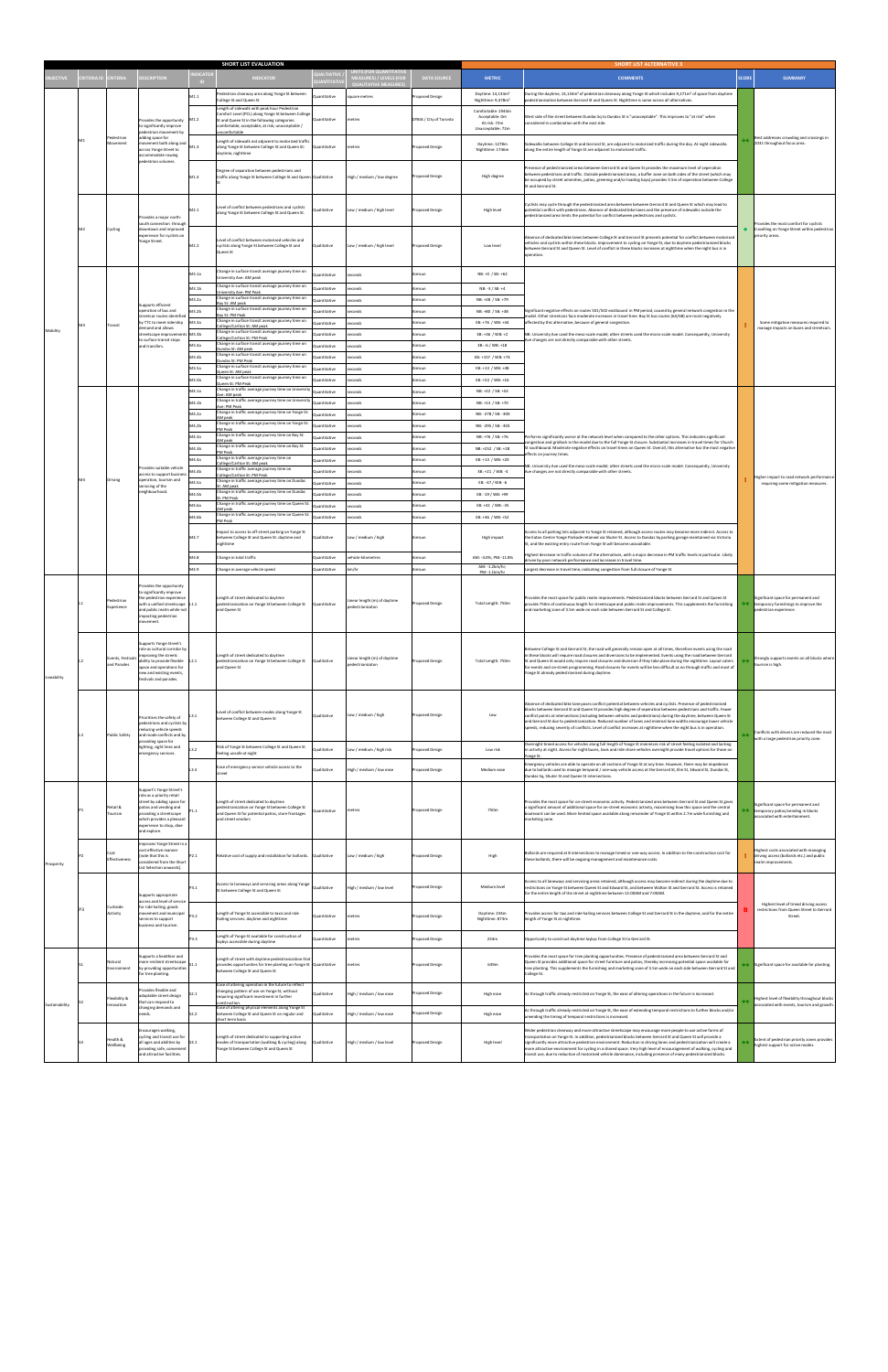|                 |                |                  |                                  |                                                                                                                                                                                                                 |                            | <b>SHORT LIST EVALUATION</b>                                                                                                                                                                           |                              |                                                  |                             |                                                                 | <b>SHORT LIST ALTERNATIVE 4</b>                                                                                                                                                                                                                                                                                                                                                                                                                                                                                                                                                                                                        |              |                                                                                                                                |
|-----------------|----------------|------------------|----------------------------------|-----------------------------------------------------------------------------------------------------------------------------------------------------------------------------------------------------------------|----------------------------|--------------------------------------------------------------------------------------------------------------------------------------------------------------------------------------------------------|------------------------------|--------------------------------------------------|-----------------------------|-----------------------------------------------------------------|----------------------------------------------------------------------------------------------------------------------------------------------------------------------------------------------------------------------------------------------------------------------------------------------------------------------------------------------------------------------------------------------------------------------------------------------------------------------------------------------------------------------------------------------------------------------------------------------------------------------------------------|--------------|--------------------------------------------------------------------------------------------------------------------------------|
| <b>BJECTIVE</b> |                | <b>ITERIA ID</b> | RITERIA                          | <b>ESCRIPTION</b>                                                                                                                                                                                               | <b>DICATC</b>              | <b>NDICATOR</b>                                                                                                                                                                                        | <b>UALTIATIVE</b>            | NITS (FOR QUANTITATIVI                           | <b>DATA SOURCE</b>          | <b>METRIC</b>                                                   | <b>COMMENTS</b>                                                                                                                                                                                                                                                                                                                                                                                                                                                                                                                                                                                                                        | <b>SCORE</b> | <b>SUMMARY</b>                                                                                                                 |
|                 |                |                  |                                  |                                                                                                                                                                                                                 |                            |                                                                                                                                                                                                        |                              | MEASURES) / LEVELS (FOI<br>QUALITATIVE MEASURES  |                             |                                                                 |                                                                                                                                                                                                                                                                                                                                                                                                                                                                                                                                                                                                                                        |              |                                                                                                                                |
|                 |                |                  |                                  |                                                                                                                                                                                                                 | M1.1                       | Pedestrian clearway area along Yonge St between<br><b>College St and Queen St</b>                                                                                                                      | Quantitative                 | square metres                                    | Proposed Design             | Daytime: 12.058m <sup>2</sup><br>Nighttime: 9,478m <sup>2</sup> | During the daytime, 12,058m <sup>2</sup> of pedestrian clearway along Yonge St which includes 5,078m <sup>2</sup> of space from daytime<br>pedestrianisation between Gerrard St and Dundas Sq. Nighttime is same across all alternatives.                                                                                                                                                                                                                                                                                                                                                                                              |              |                                                                                                                                |
|                 |                |                  |                                  | rovides the opportunity<br>to significantly improve                                                                                                                                                             | M1.2                       | Length of sidewalk with peak hour Pedestrian<br>Comfort Level (PCL) along Yonge St between College<br>St and Queen St in the following categories:<br>comfortable; acceptable; at risk; unacceptable / | Quantitative                 | metres                                           | DYBIA / City of Toronto     | Comfortable: 1754m<br>Acceptable: 0m<br>At risk: 72m            | Dundas Sq to Shuter Street (west side) is "Unacceptable" (West side of Dundas St to Dundas Sq improves to "at risk"<br>when considered in combination with east side).                                                                                                                                                                                                                                                                                                                                                                                                                                                                 |              |                                                                                                                                |
|                 |                |                  | Pedestrian                       | edestrian movement by<br>adding space for                                                                                                                                                                       |                            | comfortable                                                                                                                                                                                            |                              |                                                  |                             | Unacceptable: 262m                                              |                                                                                                                                                                                                                                                                                                                                                                                                                                                                                                                                                                                                                                        |              | Mostly addresses crowding and crossings                                                                                        |
|                 | M1             |                  | Movement                         | novement both along and<br>across Yonge Street to<br>ccommodate rowing                                                                                                                                          | M1.3                       | Length of sidewalk not adiacent to motorized traffic<br>along Yonge St between College St and Queen St:<br>daytime, nighttime                                                                          | Quantitative                 | metres                                           | Proposed Design             | Daytime: 604m<br>Nighttime: 1746m                               | Sidewalks between College St and Gerrard St, and between Dundas Sq and Queen St, are adjacent to motorized traffic<br>during the day. At night sidewalks along the entire length of Yonge St are adjacent to motorized traffic.                                                                                                                                                                                                                                                                                                                                                                                                        |              | at busiest locations and in sections<br>experiencing development.                                                              |
|                 |                |                  |                                  | pedestrian volumes.                                                                                                                                                                                             | M1.4                       | Degree of separation between pedestrians and<br>traffic along Yonge St between College St and Queen Qualitative                                                                                        |                              | High / medium / low degree                       | Proposed Design             | High degree                                                     | Presence of pedestrianized areas between Gerrard St and Dundas Sq provides the maximum level of seperation<br>between pedestrians and traffic. Outside pedestrianized areas, a buffer zone on both sides of the street (which may<br>be occupied by street amenities, patios, greening and/or loading bays) provides 3.5m of seperation between College<br>St and Gerrard St; between Dundas Sq and Queen St this is 2.7m wide.                                                                                                                                                                                                        |              |                                                                                                                                |
|                 |                |                  |                                  | rovides a major north-<br>south connection througl                                                                                                                                                              | M2.1                       | Level of conflict between pedestrians and cyclists<br>along Yonge St between College St and Queen St.                                                                                                  | Qualitative                  | Low / medium / high level                        | Proposed Design             | Medium level                                                    | Cyclists may cycle through the pedestrianized area between between Gerrard St and Dundas Sq which may lead to<br>potential conflict with pedestrians. Absence of dedicated bike lanes and the presence of sidewalks outside the<br>pedestrianized area limits the potential for conflict between pedestrians and cyclists.                                                                                                                                                                                                                                                                                                             |              | rovides some added comfort for cyclists                                                                                        |
|                 | M <sub>2</sub> |                  | <b>Cycling</b>                   | owntown and improved<br>experience for cyclists on<br>Yonge Street.                                                                                                                                             | M2.2                       | evel of conflict between motorised vehicles and<br>cyclists along Yonge St between College St and<br>Queen St                                                                                          | Qualitative                  | Low / medium / high level                        | Proposed Design             | Medium level                                                    | No dedicated bike lanes provided along Yonge St between College St and Gerrard St, and between Shuter St and<br>Queen St, therefore potential for conflict between motorised vehicles and cyclists at all times within these blocks.<br>Level of conflict is lowered between Dundas Sq to Shuter St due to restricted one-way traffic movement during the<br>daytime. Improvement to cycling on Yonge St, due to daytime pedestrianized blocks between Gerrard St and Dundas<br>Sq. Level of conflict in these blocks increases at nighttime when the night bus is in operation.                                                       |              | travelling on Yonge Street in pedestrian<br>priority areas and one way sections.                                               |
|                 |                |                  |                                  |                                                                                                                                                                                                                 | M3.1a                      | Change in surface transit average journey time on<br>University Ave: AM peak                                                                                                                           | Quantitative                 | seconds                                          | Aimsun                      | NB: -2 / SB: +109                                               |                                                                                                                                                                                                                                                                                                                                                                                                                                                                                                                                                                                                                                        |              |                                                                                                                                |
|                 |                |                  |                                  |                                                                                                                                                                                                                 | M3.1b                      | Change in surface transit average journey time on<br><b>Jniversity Ave: PM Peak</b>                                                                                                                    | Quantitative                 | seconds                                          | Aimsun                      | NB: -3 / SB: +7                                                 |                                                                                                                                                                                                                                                                                                                                                                                                                                                                                                                                                                                                                                        |              |                                                                                                                                |
|                 |                |                  |                                  | Supports efficient                                                                                                                                                                                              | M3.2a                      | Change in surface transit average journey time on<br>Bay St: AM peak                                                                                                                                   | Quantitative                 | econds                                           | Aimsun                      | NB: +3 / SB: +57                                                |                                                                                                                                                                                                                                                                                                                                                                                                                                                                                                                                                                                                                                        |              |                                                                                                                                |
|                 |                |                  |                                  | operation of bus and<br>treetcar routes identified                                                                                                                                                              | M3.2b                      | Change in surface transit average journey time on<br>Bay St: PM Peak                                                                                                                                   | Quantitative                 | econds                                           | Aimsun                      | NB: +30 / SB: +5                                                | treetcars face significant increases in travel time, particularly on College/Carlton.                                                                                                                                                                                                                                                                                                                                                                                                                                                                                                                                                  |              |                                                                                                                                |
| Mobility        | M <sub>3</sub> |                  | Transit                          | by TTC to meet ridership<br>emand and allows                                                                                                                                                                    | M3.3a                      | Change in surface transit average journey time on<br>College/Carlton St: AM peak                                                                                                                       | Quantitative                 | econds                                           | Aimsun                      | FR: +77 / WR: +32                                               | (B: University Ave used the meso-scale model; other streets used the micro-scale model. Consequently, University                                                                                                                                                                                                                                                                                                                                                                                                                                                                                                                       |              | Some mitigation measures required to<br>manage impacts on buses and streetcars.                                                |
|                 |                |                  |                                  | treetscape improvement<br>to surface transit stops                                                                                                                                                              | M3.3b                      | Change in surface transit average journey time on<br>College/Carlton St: PM Peak<br>Change in surface transit average journey time on                                                                  | Quantitative                 | seconds                                          | Aimsun                      | EB: +85 / WB: +12                                               | Ave changes are not directly comparable with other streets.                                                                                                                                                                                                                                                                                                                                                                                                                                                                                                                                                                            |              |                                                                                                                                |
|                 |                |                  |                                  | and transfers.                                                                                                                                                                                                  | M3.4a                      | Jundas St: AM peak<br>Change in surface transit average journey time on                                                                                                                                | Quantitative                 | econds                                           | Aimsur                      | EB: -25 / WB: +7                                                |                                                                                                                                                                                                                                                                                                                                                                                                                                                                                                                                                                                                                                        |              |                                                                                                                                |
|                 |                |                  |                                  |                                                                                                                                                                                                                 | M3.4 <sub>b</sub><br>M3.5a | Jundas St: PM Peak<br>Change in surface transit average journey time on                                                                                                                                | Quantitative<br>Quantitative | econds<br>econds                                 | Aimsun<br>Aimsun            | EB: +99 / WB: -38<br>FR: +2 / WR: +154                          |                                                                                                                                                                                                                                                                                                                                                                                                                                                                                                                                                                                                                                        |              |                                                                                                                                |
|                 |                |                  |                                  |                                                                                                                                                                                                                 | M3.5 <sub>b</sub>          | Queen St: AM peak<br>Change in surface transit average journey time on                                                                                                                                 | Quantitative                 | econds                                           | Aimsun                      | EB: +14 / WB: -14                                               |                                                                                                                                                                                                                                                                                                                                                                                                                                                                                                                                                                                                                                        |              |                                                                                                                                |
|                 |                |                  |                                  |                                                                                                                                                                                                                 | M4.1a                      | Queen St: PM Peak<br>Change in traffic average journey time on University                                                                                                                              | Quantitative                 | seconds                                          | Aimsun                      | NB: +9 / SB: +48                                                |                                                                                                                                                                                                                                                                                                                                                                                                                                                                                                                                                                                                                                        |              |                                                                                                                                |
|                 |                |                  |                                  |                                                                                                                                                                                                                 | M4.1b                      | Ave: AM peak<br>Change in traffic average journey time on University Quantitative<br>Ave: PM Peak                                                                                                      |                              | econds                                           | Aimsur                      | NB: +4 / SB: +59                                                |                                                                                                                                                                                                                                                                                                                                                                                                                                                                                                                                                                                                                                        |              |                                                                                                                                |
|                 |                |                  |                                  |                                                                                                                                                                                                                 | M4.2a                      | Change in traffic average journey time on Yonge St:<br>AM peal                                                                                                                                         | Quantitative                 | seconds                                          | Aimsun                      | NB: -278 / SB: -300                                             |                                                                                                                                                                                                                                                                                                                                                                                                                                                                                                                                                                                                                                        |              |                                                                                                                                |
|                 |                |                  |                                  |                                                                                                                                                                                                                 | M4.2b                      | Change in traffic average journey time on Yonge St:<br>PM Peak                                                                                                                                         | Quantitative                 | econds                                           | Aimsun                      | NB: -295 / SB: -303                                             |                                                                                                                                                                                                                                                                                                                                                                                                                                                                                                                                                                                                                                        |              |                                                                                                                                |
|                 |                |                  |                                  |                                                                                                                                                                                                                 | M4.3a                      | Change in traffic average journey time on Bay St:<br>AM peak                                                                                                                                           | Quantitative                 | econds                                           | Aimsun                      | NB: +57 / SB: +81                                               | Overall, this alternative has modest negative effects on journey times.                                                                                                                                                                                                                                                                                                                                                                                                                                                                                                                                                                |              |                                                                                                                                |
|                 |                |                  |                                  |                                                                                                                                                                                                                 | M4.3b                      | Change in traffic average journey time on Bay St:<br>PM Peak                                                                                                                                           | Quantitative                 | seconds                                          | Aimsun                      | NB: +94 / SB: +20                                               | NB: University Ave used the meso-scale model; other streets used the micro-scale model. Consequently, University<br>Ave changes are not directly comparable with other streets.                                                                                                                                                                                                                                                                                                                                                                                                                                                        |              |                                                                                                                                |
|                 |                |                  | Driving                          | rovides suitable vehicle                                                                                                                                                                                        | M4.4a                      | Change in traffic average journey time on<br>College/Carlton St: AM peak<br>Change in traffic average journey time on                                                                                  | Quantitative                 | seconds                                          | Aimsur                      | EB: -4 / WB: +13                                                |                                                                                                                                                                                                                                                                                                                                                                                                                                                                                                                                                                                                                                        |              |                                                                                                                                |
|                 | M <sub>4</sub> |                  |                                  | access to support busines<br>operation, tourism and                                                                                                                                                             | 44.4b                      | College/Carlton St: PM Peal<br>Change in traffic average journey time on Dundas                                                                                                                        | Quantitative                 | econds                                           | Aimsun                      | EB: -14 / WB: -10                                               |                                                                                                                                                                                                                                                                                                                                                                                                                                                                                                                                                                                                                                        |              | Higher impact to road network<br>performance requiring some mitigation                                                         |
|                 |                |                  |                                  | servicing of the<br>eighbourhood.                                                                                                                                                                               | M4.5a<br>M4.5b             | st: AM peak<br>Change in traffic average journey time on Dundas                                                                                                                                        | Quantitative                 | seconds                                          | Aimsun<br>Aimsun            | EB: -43 / WB: -22<br>EB: -50 / WB: -39                          |                                                                                                                                                                                                                                                                                                                                                                                                                                                                                                                                                                                                                                        |              | measures.                                                                                                                      |
|                 |                |                  |                                  |                                                                                                                                                                                                                 | V14.6a                     | St: PM Peak<br>Change in traffic average journey time on Queen St:                                                                                                                                     | Quantitative<br>Quantitative | econds<br>econds                                 | Aimsun                      | EB: +32 / WB: +25                                               |                                                                                                                                                                                                                                                                                                                                                                                                                                                                                                                                                                                                                                        |              |                                                                                                                                |
|                 |                |                  |                                  |                                                                                                                                                                                                                 | M4.6b                      | AM peak<br>Change in traffic average journey time on Queen St: Quantitative                                                                                                                            |                              | seconds                                          | Aimsun                      | EB: +14 / WB: +6                                                |                                                                                                                                                                                                                                                                                                                                                                                                                                                                                                                                                                                                                                        |              |                                                                                                                                |
|                 |                |                  |                                  |                                                                                                                                                                                                                 | M4.7                       | PM Peak<br>mpact to access to off-street parking on Yonge St<br>between College St and Queen St: daytime and                                                                                           | Qualitative                  | Low / medium / high                              | Aimsun                      | Medium impact                                                   | Access to all parking lots adjacent to Yonge St retained, although access routes may become more indirect. Access to<br>the Eaton Centre Yonge Parkade retained via Shuter St. Access to Dundas Sq parking garage maintained via Victoria St                                                                                                                                                                                                                                                                                                                                                                                           |              |                                                                                                                                |
|                 |                |                  |                                  |                                                                                                                                                                                                                 |                            | nighttime<br>Change in total traffic                                                                                                                                                                   | luantitative                 | ehicle-kilometres                                | Aimsun                      | AM: -0.9%; PM:-0.4%                                             | and Yonge St northbound, while the existing entry route from Yonge St southbound will become unavailable.<br>Small change in traffic levels of any of the Altneratives, but still a decrease.                                                                                                                                                                                                                                                                                                                                                                                                                                          |              |                                                                                                                                |
|                 |                |                  |                                  |                                                                                                                                                                                                                 | M4.9                       | Change in average vehicle speed                                                                                                                                                                        | Quantitative                 | km/hr                                            | Aimsun                      | AM: - 0.8km/hr;<br>PM:-0.3km/hr                                 | Modest decrease in average traffic speeds, likely caused by congestion levels within the model.                                                                                                                                                                                                                                                                                                                                                                                                                                                                                                                                        |              |                                                                                                                                |
|                 |                |                  |                                  |                                                                                                                                                                                                                 |                            |                                                                                                                                                                                                        |                              |                                                  |                             |                                                                 |                                                                                                                                                                                                                                                                                                                                                                                                                                                                                                                                                                                                                                        |              |                                                                                                                                |
|                 |                |                  | Pedestrian<br>Experience         | rovides the opportunity<br>o significantly improve<br>the pedestrian experience<br>with a unified streetscape L1.1<br>and public realm while not<br>impacting pedestrian<br>novement.                           |                            | Length of street dedicated to daytime<br>pedestrianization on Yonge St between College St<br>and Queen St                                                                                              | Quantitative                 | Linear length (m) of daytime<br>pedestrianizaton | <sup>o</sup> roposed Design | Total Length: 380m                                              | Provides moderate space for public realm improvements. Pedestrianized blocks between Gerrard and Dundas Sq<br>provide 380m of continuous length for streetscape and public realm improvements. This supplements the furnishing<br>and marketing zone of 3.5m wide on each side between Gerrard St and College St, and 2.7m wide between Dundas Sq<br>and Queen St.                                                                                                                                                                                                                                                                     |              | In a few areas of crowding, there won't<br>be enough space for street furniture.                                               |
| Liveability     |                |                  | Events, Festivals<br>and Parades | upports Yonge Street's<br>ole as cultural corridor b<br>mproving the streets<br>ability to provide flexible<br>space and operations for<br>ew and existing events,<br>festivals and parades.                    | L2.1                       | Length of street dedicated to daytime<br>pedestrianization on Yonge St between College St<br>and Queen St                                                                                              | Qualitative                  | Linear length (m) of daytime<br>pedestrianizaton | Proposed Design             | Total Length: 380m                                              | Increased space available for on-street programming and events along length of Yonge St. Between College St and<br>Gerrard St, and between Dundas Sq and Queen St, the road will generally remain open at all times, therefore events<br>using the road in these blocks will require road closures and diversions to be implemented. Events using the road<br>between Gerrard St and Dundas Sq would only require road closures and diversion if they take place during the<br>nighttime. Layout caters for events and on-street programming. Road closures for events will be less difficult as no<br>through traffic during daytime. |              | Supports events near Yonge-Dundas<br>Square and Ryerson Campus.                                                                |
|                 | 13             |                  | <b>Public Safety</b>             | rioritizes the safety of<br>edestrians and cyclists b<br>reducing vehicle speeds<br>and mode conflicts and by                                                                                                   | L3.1                       | Level of conflict between modes along Yonge St<br>between College St and Queen St                                                                                                                      | Qualitative                  | Low / medium / high                              | Proposed Design             | Low                                                             | Absence of dedicated bike lane poses conflict potential between vehicles and cyclists. Presence of pedestrianized<br>blocks between Gerrard St and Dundas Sq provides high degree of seperation between pedestrians and traffic. Fewer<br>conflict points at intersections (including between vehicles and pedestrians) during the daytime, between Shuter St<br>and Gerrard St due to pedestrianization and one-way restrictions. Reduced number of lanes and minimal lane widths<br>encourage lower vehicle speeds, reducing severity of conflicts. Level of conflict increases at nighttime when the night<br>bus is in operation.  |              | Pedestrian priority zones protect active<br>modes near Ryerson and where                                                       |
|                 |                |                  |                                  | providing space for<br>lighting, sight lines and<br>mergency services.                                                                                                                                          | L3.2                       | Risk of Yonge St between College St and Queen St<br>eeling unsafe at night                                                                                                                             | ualitative                   | Low / medium / high risk                         | roposed Design              | Low risk                                                        | Overnight timed access for vehicles along full length of Yonge St minimizes risk of street feeling isolated and lacking<br>in activity at night. Access for night buses, taxis and ride share vehicles overnight provide travel options for those on<br>Yonge St.                                                                                                                                                                                                                                                                                                                                                                      |              | development is planned.                                                                                                        |
|                 |                |                  |                                  |                                                                                                                                                                                                                 | L3.3                       | Ease of emergency service vehicle access to the                                                                                                                                                        | Qualitative                  | High / medium / low ease                         | Proposed Design             | Medium ease                                                     | Emergency vehicles are able to operate on all sections of Yonge St at any time. However, there may be some minor<br>impedence due to bollards used to manage temporal / one-way vehicle access at the Gerrard St, Elm St, Edward                                                                                                                                                                                                                                                                                                                                                                                                       |              |                                                                                                                                |
|                 |                |                  |                                  |                                                                                                                                                                                                                 |                            | street                                                                                                                                                                                                 |                              |                                                  |                             |                                                                 | Street, Dundas St, Dundas Sq and Shuter Street intersections.                                                                                                                                                                                                                                                                                                                                                                                                                                                                                                                                                                          |              |                                                                                                                                |
|                 | P1             |                  | Retail &<br>Tourism              | Support's Yonge Street's<br>role as a priority retail<br>treet by adding space for<br>patios and vending and<br>providing a streetscape<br>which provides a pleasant<br>experience to shop, dine<br>nd explore. | P1.1                       | ength of street dedicated to daytime.<br>pedestrianization on Yonge St between College St<br>and Queen St for potential patios, store frontages<br>and street vendors                                  | Quantitative                 | metres                                           | Proposed Design             | 380m                                                            | rovides moderate space for on-street economic activity. Presence of pedestrianized area between Gerrard St and<br>Dundas Sq provides additional space for on-street economic activity, maximising how this space and the central<br>boulevard can be used. More limited space available along remainder of Yonge St within 2.7m wide (between College<br>St and College St) and 3.5m wide (between Dundas Sq and Queen St) furnishing and marketing zone.                                                                                                                                                                              |              | Space for permanent and temporary<br>patios /vending in the busiest sections<br>and where the number of small shops is<br>high |
| Prosperity      | P <sub>2</sub> |                  | Cost<br>Effectiveness            | nproves Yonge Street in:<br>cost effective manner<br>note that this is<br>onsidered from the Short<br>ist Selection onwards].                                                                                   | P2.1                       | Relative cost of supply and installation for bollards. Qualitative                                                                                                                                     |                              | Low / medium / high                              | Proposed Design             | Medium                                                          | Bollards are required at 7 intersections to manage timed or one-way access. In addition to the construction cost for<br>these bollards, there will be ongoing management and maintenance costs.                                                                                                                                                                                                                                                                                                                                                                                                                                        | ٠            | Higher costs associated with managing<br>driving access (bollards etc.) and<br>public realm improvements.                      |
|                 |                |                  |                                  | upports appropriate                                                                                                                                                                                             | P3.1                       | Access to laneways and servicing areas along Yonge Qualitative<br>St between College St and Queen St                                                                                                   |                              | High / medium / low level                        | <b>Proposed Design</b>      | Medium level                                                    | Access to all laneways and servicing areas retained, although access may become indirect during the daytime due to<br>restrictions on Yonge St between Dundas Sq and Edward Street, and between Walton St and Gerrard St. Access is<br>retained for the entire length of the street at nighttime between 12:00AM and 7:00AM.                                                                                                                                                                                                                                                                                                           |              |                                                                                                                                |
|                 | P <sub>3</sub> |                  | Curbside<br>Activity             | access and level of service<br>for ride hailing, goods<br>novement and municipal<br>ervices to support<br>usiness and tourism.                                                                                  | P3.2                       | ength of Yonge St accessible to taxis and ride<br>hailing services: daytime and nighttime                                                                                                              | Quantitative                 | metres                                           | Proposed Design             | Daytime: 571m<br>Nighttime: 873m                                | Provides access for taxi and ride hailing services between College St and Gerrard St, and between Dundas Sq and<br>Queen St in the daytime; and for the entire length of Yonge St at nighttime.                                                                                                                                                                                                                                                                                                                                                                                                                                        |              | Timed driving access restrictions from<br>Dundas Square to Gerrard Street.                                                     |
|                 |                |                  |                                  |                                                                                                                                                                                                                 | P3.3                       | ength of Yonge St available for construction of<br>laybys accessible during daytime                                                                                                                    | <b>Quantitative</b>          | etres                                            | Proposed Design             | 571m                                                            | Opportunity to construct daytime laybys between College St and Gerrard St, and between Dundas Sq and Queen St.                                                                                                                                                                                                                                                                                                                                                                                                                                                                                                                         |              |                                                                                                                                |
|                 |                |                  | Natural<br>Environment           | upports a healthier and<br>nore resilient streetscape<br>by providing opportunities<br>for tree planting.                                                                                                       | S1.1                       | Length of street with daytime pedestrianization that<br>provides opportunities for tree planting on Yonge St Quantitative<br>between College St and Queen St                                           |                              | netres                                           | Proposed Design             | 302m                                                            | rovides moderate space for tree planting opportunities. Presence of pedestrianized area between Gerrard and<br>Dundas Sq provides additional space for street furniture and patios, thereby increasing potential space available for<br>tree planting. This supplements the furnishing and marketing zone of 3.5m wide on each side between Gerrard St and<br>College St, and 2.7m wide between Dundas Sq and Queen St.                                                                                                                                                                                                                |              | In most blocks there will be opportunities<br>for tree planting.                                                               |
|                 |                |                  |                                  | rovides flexible and<br>daptable street design                                                                                                                                                                  | S2.1                       | Ease of altering operation in the future to reflect<br>changing pattern of use on Yonge St, without<br>equiring significant investment in further                                                      | Qualitative                  | High / medium / low ease                         | Proposed Design             | High ease                                                       | As through traffic already restricted on Yonge St, the ease of altering operations in the future is increased.                                                                                                                                                                                                                                                                                                                                                                                                                                                                                                                         |              | Good flexibility in the vicinity of Yonge-                                                                                     |
| Sustainability  |                |                  | Flexibility &<br>nnovation       | that can respond to<br>changing demands and<br>eeds.                                                                                                                                                            | \$2.2                      | onstruction<br>Ease of altering physical elements along Yonge St<br>between College St and Queen St on regular and                                                                                     | Qualitative                  | High / medium / low ease                         | roposed Design              | High ease                                                       | As through traffic already restricted on Yonge St, the ease of extending temporal restrictions to further blocks and/or<br>amending the timing of temporal restrictions is increased. Easier to change street layout, as some blocks already                                                                                                                                                                                                                                                                                                                                                                                           |              | Dundas Square and section where<br>development is planned.                                                                     |
|                 |                |                  |                                  | ncourages walking,                                                                                                                                                                                              |                            | short term basis                                                                                                                                                                                       |                              |                                                  |                             |                                                                 | edestrianized during the daytime.<br>Wider pedestrian clearway and more attractive streetscape may encourage more people to travel by foot on Yonge                                                                                                                                                                                                                                                                                                                                                                                                                                                                                    |              |                                                                                                                                |
|                 | S3             |                  | Health &<br>Wellbeing            | ycling and transit use for<br>all ages and abilities by<br>providing safe, convenient<br>and attractive facilities.                                                                                             | S3.1                       | Length of street dedicated to supporting active<br>modes of transportation (walking & cycling) along Qualitative<br>Yonge St between College St and Queen St                                           |                              | High / medium / low level                        | Proposed Design             | High level                                                      | St. In addition, pedestrianized blocks between Gerrard St and Dundas Sq will provide a significantly more attractive<br>pedestrian environment. Reduction in driving lanes and pedestrianization will create a more attractive environment<br>for cycling in a shared space. High level of encouragement of walking, cycling and transit use, due to reduction of<br>motorized vehicle dominance, including presence of pedestrianized blocks.                                                                                                                                                                                         | ۰            | Good support for active modes in areas<br>experiencing<br>trowding and development.                                            |